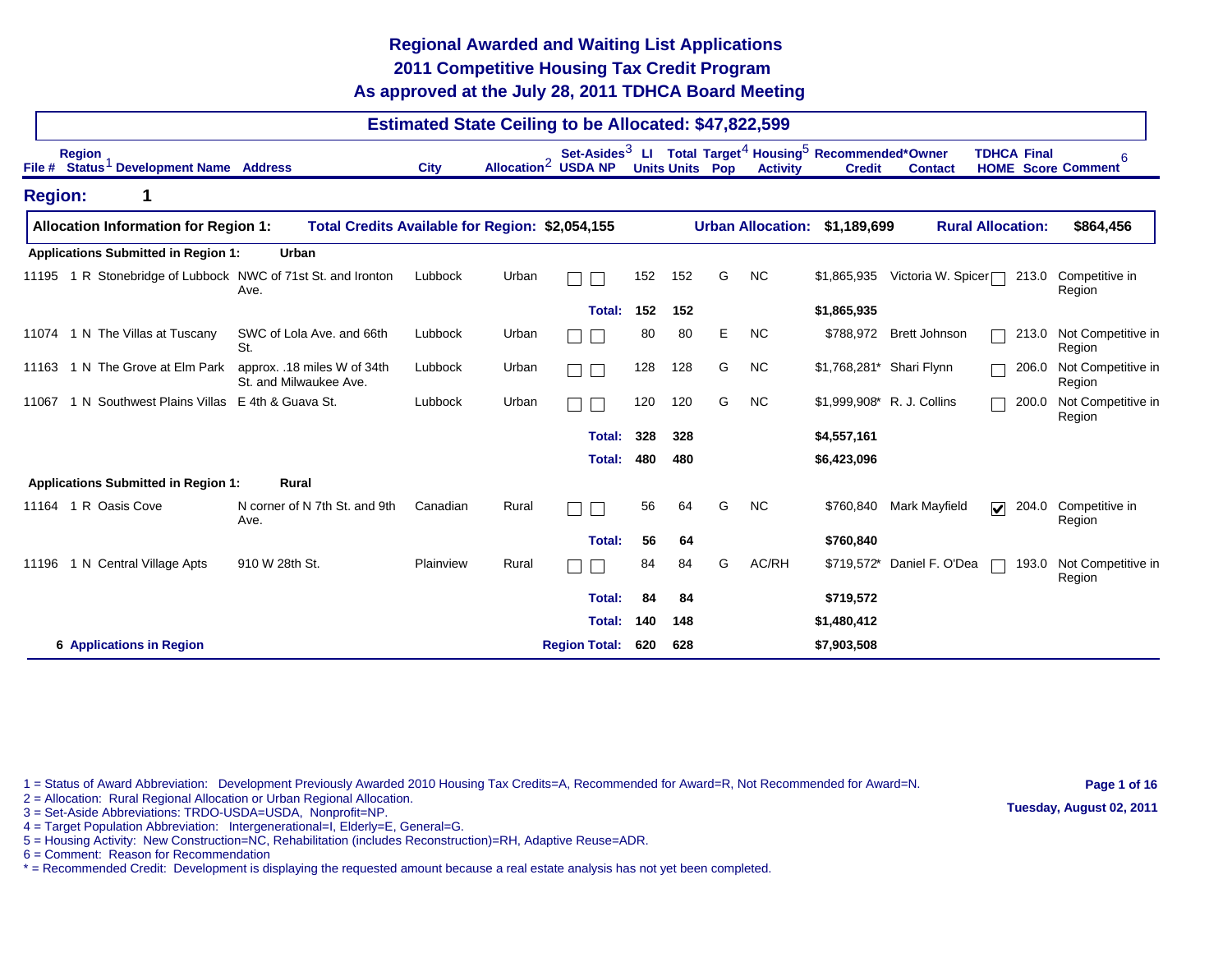| File #         | <b>Region</b><br>Status <sup>1</sup> Development Name Address |                                                 | <b>City</b>          | Allocation <sup>2</sup> | Set-Asides $3$<br><b>USDA NP</b> | ш   | <b>Units Units Pop</b> |   | <b>Activity</b>          | Total Target <sup>4</sup> Housing <sup>5</sup> Recommended*Owner<br><b>Credit</b> | <b>Contact</b>                       | <b>TDHCA Final</b>       | 6<br><b>HOME</b> Score Comment                                     |
|----------------|---------------------------------------------------------------|-------------------------------------------------|----------------------|-------------------------|----------------------------------|-----|------------------------|---|--------------------------|-----------------------------------------------------------------------------------|--------------------------------------|--------------------------|--------------------------------------------------------------------|
| <b>Region:</b> | $\mathbf 2$                                                   |                                                 |                      |                         |                                  |     |                        |   |                          |                                                                                   |                                      |                          |                                                                    |
|                | <b>Allocation Information for Region 2:</b>                   | Total Credits Available for Region: \$1,268,773 |                      |                         |                                  |     |                        |   | <b>Urban Allocation:</b> | \$703,775                                                                         |                                      | <b>Rural Allocation:</b> | \$564,998                                                          |
|                | <b>Applications Submitted in Region 2:</b>                    | Urban                                           |                      |                         |                                  |     |                        |   |                          |                                                                                   |                                      |                          |                                                                    |
| 11246          | 2 R Tylor Grand                                               | 4249 Catclaw Dr.                                | Abilene              | Urban                   |                                  | 119 | 120                    | G | <b>NC</b>                | \$1,395,109                                                                       | Louis Wolfson III                    | 212.0                    | Significant Sub-<br>Regional Shortfall in<br><b>State Collapse</b> |
|                |                                                               |                                                 |                      |                         | Total:                           | 119 | 120                    |   |                          | \$1,395,109                                                                       |                                      |                          |                                                                    |
| 11066          | 2 N Anson Park III                                            | 2820 Old Anson Rd.                              | Abilene              | Urban                   |                                  | 76  | 80                     | G | <b>NC</b>                | \$1,068,981*                                                                      | Jay Collins                          | 207.0                    | Not Competitive in<br>Region                                       |
| 11180          | 2 N Rainy Creek Apts                                          | Griffith Rd. at Scottish Rd.                    | Abilene              | Urban                   |                                  | 84  | 84                     | G | <b>NC</b>                | \$967,134*                                                                        | Justin<br>Zimmerman                  | 203.0                    | Not Competitive in<br>Region                                       |
| 11089          | 2 N Parkstone Senior<br>Village Phase II                      | Approximately 1401 W<br>Rathgeber Rd.           | <b>Wichita Falls</b> | Urban                   |                                  | 64  | 64                     | E | <b>NC</b>                | \$721,737*                                                                        | Randy Stevenson                      | 197.0                    | Not Competitive in<br>Region                                       |
|                |                                                               |                                                 |                      |                         | Total:                           | 224 | 228                    |   |                          | \$2,757,852                                                                       |                                      |                          |                                                                    |
|                |                                                               |                                                 |                      |                         | Total:                           | 343 | 348                    |   |                          | \$4,152,961                                                                       |                                      |                          |                                                                    |
|                | <b>Applications Submitted in Region 2:</b>                    | Rural                                           |                      |                         |                                  |     |                        |   |                          |                                                                                   |                                      |                          |                                                                    |
| 11061          | 2 R Pioneer Crossing for<br>Seniors Burkburnet                | 1100 Christie Ln.                               | <b>Burkburnett</b>   | Rural                   |                                  | 80  | 80                     | E | <b>NC</b>                | \$950,004*                                                                        | Noorallah Jooma $\sqrt{\phantom{a}}$ | 206.0                    | Significant Sub-<br>Regional Shortfall in<br><b>State Collapse</b> |
|                |                                                               |                                                 |                      |                         | Total:                           | 80  | 80                     |   |                          | \$950,004                                                                         |                                      |                          |                                                                    |
|                |                                                               |                                                 |                      |                         | Total:                           | 80  | 80                     |   |                          | \$950,004                                                                         |                                      |                          |                                                                    |
|                | 5 Applications in Region                                      |                                                 |                      |                         | <b>Region Total:</b>             | 423 | 428                    |   |                          | \$5,102,965                                                                       |                                      |                          |                                                                    |

1 = Status of Award Abbreviation: Development Previously Awarded 2010 Housing Tax Credits=A, Recommended for Award=R, Not Recommended for Award=N. 2 = Allocation: Rural Regional Allocation or Urban Regional Allocation.

**Page 2 of 16 Tuesday, August 02, 2011**

- 3 = Set-Aside Abbreviations: TRDO-USDA=USDA, Nonprofit=NP.
- 4 = Target Population Abbreviation: Intergenerational=I, Elderly=E, General=G.
- 5 = Housing Activity: New Construction=NC, Rehabilitation (includes Reconstruction)=RH, Adaptive Reuse=ADR.
- 6 = Comment: Reason for Recommendation
- \* = Recommended Credit: Development is displaying the requested amount because a real estate analysis has not yet been completed.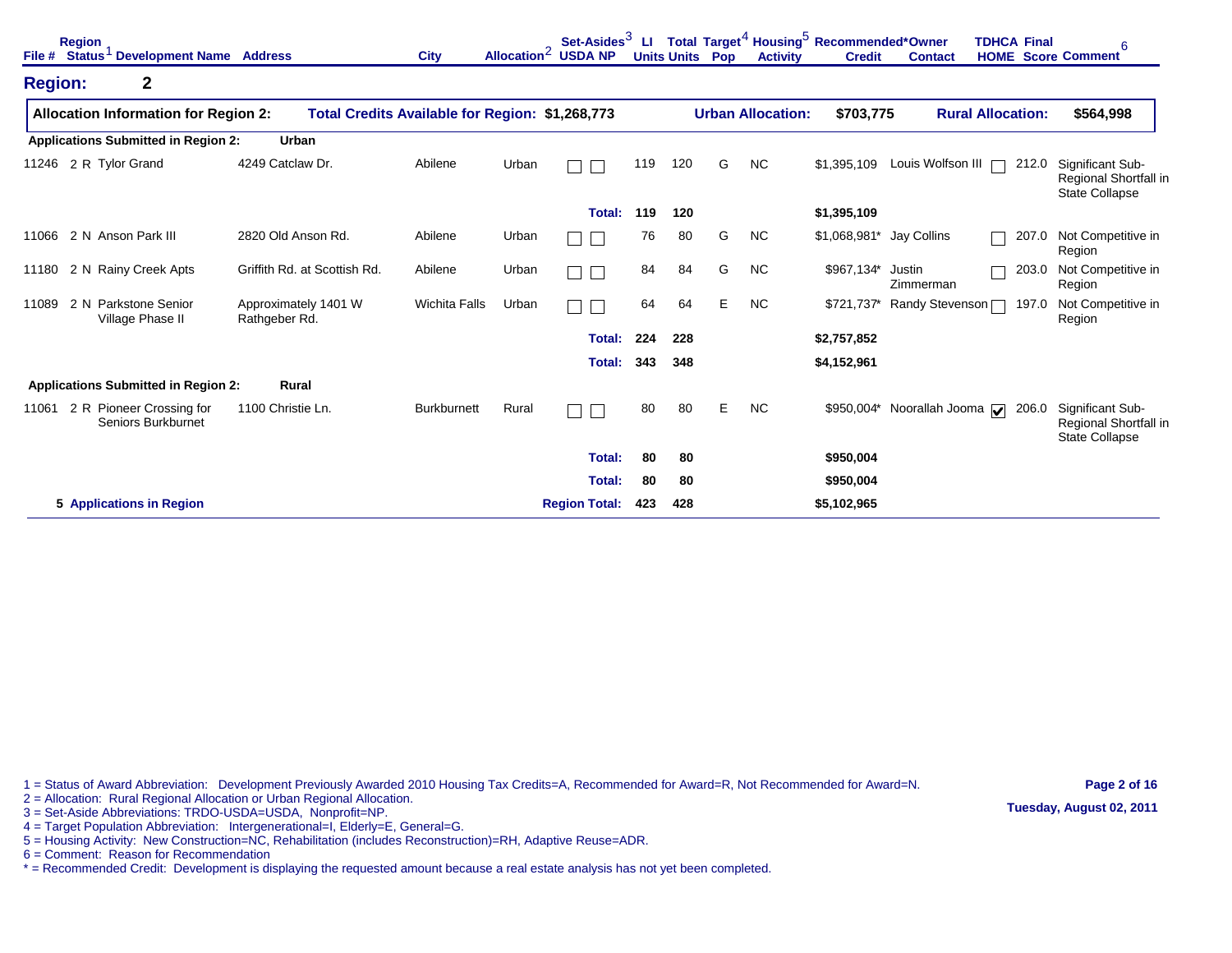|                | <b>Region</b> | File # Status <sup>1</sup> Development Name Address |                                                                                                                          | <b>City</b> | Allocation <sup>2</sup> USDA NP | Set-Asides $3$          |     |     | <b>Units Units Pop</b> | <b>Activity</b>          | LI Total Target <sup>4</sup> Housing <sup>5</sup> Recommended*Owner<br><b>Credit</b> | <b>Contact</b>               | <b>TDHCA Final</b>                       | 6<br><b>HOME</b> Score Comment                           |
|----------------|---------------|-----------------------------------------------------|--------------------------------------------------------------------------------------------------------------------------|-------------|---------------------------------|-------------------------|-----|-----|------------------------|--------------------------|--------------------------------------------------------------------------------------|------------------------------|------------------------------------------|----------------------------------------------------------|
| <b>Region:</b> |               | 3                                                   |                                                                                                                          |             |                                 |                         |     |     |                        |                          |                                                                                      |                              |                                          |                                                          |
|                |               | <b>Allocation Information for Region 3:</b>         | Total Credits Available for Region: \$10,140,787                                                                         |             |                                 |                         |     |     |                        | <b>Urban Allocation:</b> | \$8,970,733                                                                          |                              | <b>Rural Allocation:</b>                 | \$1,170,054                                              |
|                |               | <b>Applications Submitted in Region 3:</b>          | <b>Urban</b>                                                                                                             |             |                                 |                         |     |     |                        |                          |                                                                                      |                              |                                          |                                                          |
|                |               | 11012 3 A Hillside West Seniors                     | Near 32 Pinnacle Park Blvd.                                                                                              | Dallas      | Urban                           |                         | 130 | 130 | Е                      | <b>NC</b>                | \$1,624,738                                                                          | <b>Brandon Bolin</b>         | 300.0                                    | Forward<br>Commitment of<br>2011 Credits Made<br>in 2010 |
| 11011          |               | 3 A Sedona Ranch                                    | 6101 Old Denton Rd.                                                                                                      | Fort Worth  | Urban                           | $\overline{\mathbf{v}}$ | 172 | 172 | E                      | <b>NC</b>                | \$1,940,000                                                                          | Manish Verma                 | 300.0                                    | Forward<br>Commitment of<br>2011 Credits Made<br>in 2010 |
| 11007          |               | 3 A Terrell Homes I                                 | Scattered Sites (N. of Hwy<br>287, E. of Hwy 35W, S. of<br>Hwy 30 and W. of MLK Jr.<br>Hwy)                              | Fort Worth  | Urban                           | $\overline{\mathbf{v}}$ | 54  | 54  | G                      | <b>NC</b>                |                                                                                      | \$1,136,782* Jesus Chapa     | 300.0                                    | Forward<br>Commitment of<br>2011 Credits Made<br>in 2010 |
| 11004          |               | 3 A North Court Villas                              | South side Stonebrook Pkwy<br>between Woodstream Dr &<br>Preston Rd                                                      | Frisco      | Urban                           |                         | 150 | 150 | G                      | <b>NC</b>                | \$2,000,000                                                                          | Cherno M. Njie               | 300.0                                    | Forward<br>Commitment of<br>2011 Credits Made<br>in 2010 |
|                |               |                                                     |                                                                                                                          |             |                                 | Total:                  | 506 | 506 |                        |                          | \$6,701,520                                                                          |                              |                                          |                                                          |
| 11248          |               | 3 R Singing Oaks                                    | 307 N Loop 288                                                                                                           | Denton      | Urban                           |                         | 122 | 126 | G                      | AC/RH                    | \$1,368,129                                                                          | Mitchell Friedman $\Box$     | 215.0                                    | Competitive in<br>Region                                 |
|                |               |                                                     |                                                                                                                          |             |                                 | Total:                  | 122 | 126 |                        |                          | \$1,368,129                                                                          |                              |                                          |                                                          |
| 11223          |               | 3 N The Terrace at<br>MidTowne                      | SWC of George Hopper Rd.<br>and Abigail                                                                                  | Midlothian  | Urban                           |                         | 84  | 96  | Е                      | <b>NC</b>                | \$1,017,933                                                                          | Diana McIver                 | $\overline{\mathbf{v}}$<br>211.0         | Not Competitive in<br>Region                             |
|                | Lane          | 11145 3 N Evergreen at Marsh                        | Approx 2800 Block of<br>Running Duke Dr.                                                                                 | Carrollton  | Urban                           | $\overline{\mathbf{v}}$ | 140 | 140 | Е                      | <b>NC</b>                |                                                                                      | \$1.680.698* Don Maison      | 210.0<br>$\overline{\blacktriangledown}$ | Not Competitive in<br>Region                             |
| 11098          |               | 3 N Hatcher Square                                  | NWC of Scyene Rd. at<br>Hatcher Blvd.                                                                                    | Dallas      | Urban                           |                         | 136 | 136 | G                      | <b>NC</b>                |                                                                                      | \$2,000,000* Jon Edmonds     | 210.0                                    | Not Competitive in<br>Region                             |
| 11127          |               | 3 N 1400 Belleview                                  | 1401 Browder St.                                                                                                         | Dallas      | Urban                           |                         | 164 | 164 | G                      | <b>NC</b>                |                                                                                      | \$2,000,000* Kristian Teleki | 210.0                                    | Not Competitive in<br>Region                             |
|                |               | 11183 3 N Lakeside Village<br>Homes                 | Scattered sites bordered by<br>W Vickery Blvd., W Rosedale<br>St., Bryant Irvin Rd., Camp<br>Bowie W Blvd. and Hulen St. | Fort Worth  | Urban                           |                         | 36  | 36  | G                      | <b>NC</b>                |                                                                                      | \$733,139* Jesus Chapa       | 209.0                                    | Not Competitive in<br>Region                             |
|                | Road          | 11216 3 N The Sierra on Pioneer                     | SEC of Pioneer Rd. and<br>Sierra Dr.                                                                                     | Mesquite    | Urban                           |                         | 84  | 92  | Е                      | <b>NC</b>                |                                                                                      | \$900,000* Janine Sisak      | 208.0<br>☑                               | Not Competitive in<br>Region                             |
|                |               | 11178 3 N Esperanza Cove<br>Senior Apts             | 2819 E Belknap St.                                                                                                       | Fort Worth  | Urban                           |                         | 61  | 61  | E                      | <b>NC</b>                |                                                                                      | \$775,979* Jesus Chapa       | 206.0                                    | Not Competitive in<br>Region                             |

2 = Allocation: Rural Regional Allocation or Urban Regional Allocation.

3 = Set-Aside Abbreviations: TRDO-USDA=USDA, Nonprofit=NP.

4 = Target Population Abbreviation: Intergenerational=I, Elderly=E, General=G.

5 = Housing Activity: New Construction=NC, Rehabilitation (includes Reconstruction)=RH, Adaptive Reuse=ADR.

6 = Comment: Reason for Recommendation

\* = Recommended Credit: Development is displaying the requested amount because a real estate analysis has not yet been completed.

**Page 3 of 16**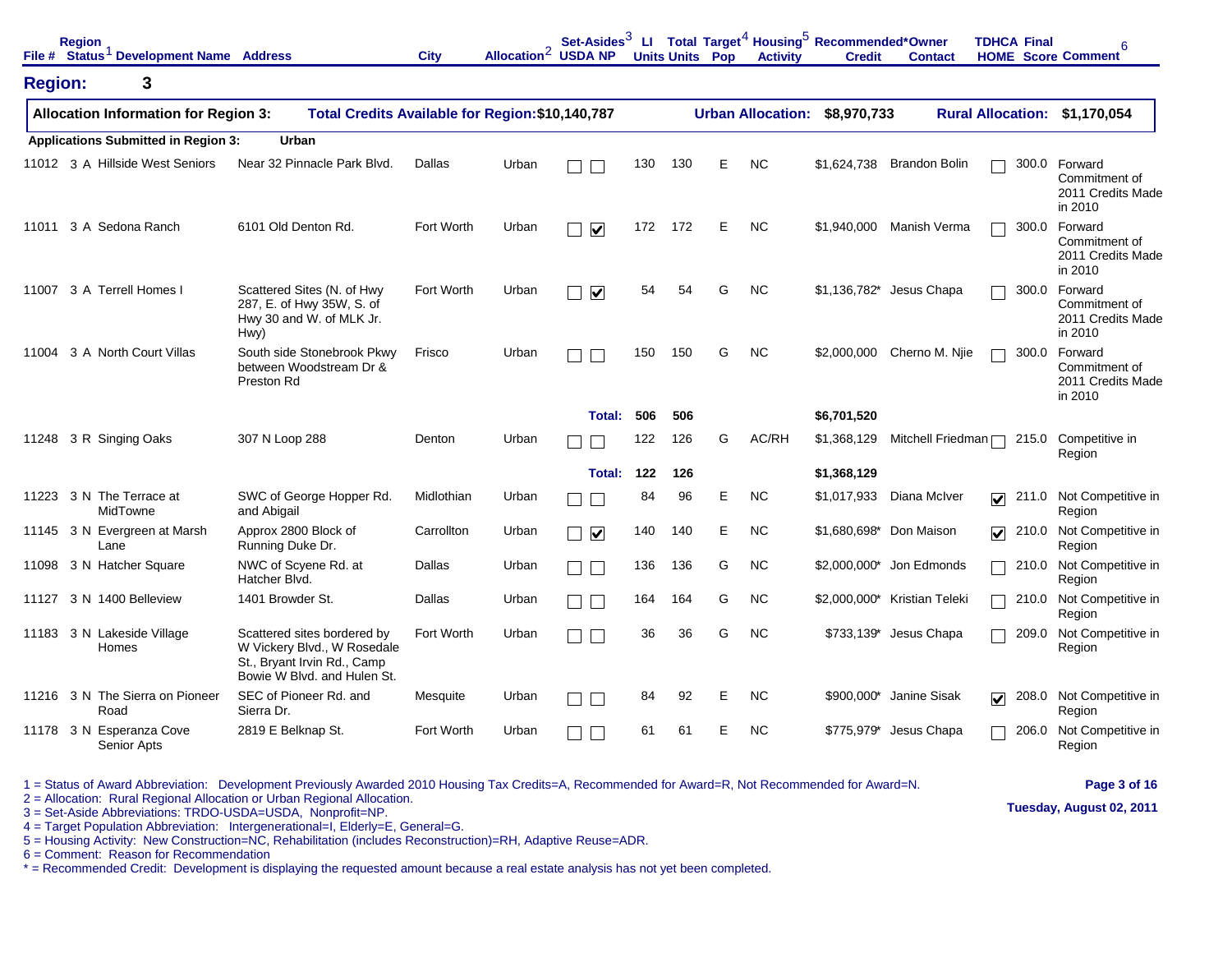|       | <b>Region</b><br>File # Status <sup>1</sup> Development Name Address |                                     | <b>City</b>          | Allocation <sup>2</sup> | Set-Asides $^3$<br><b>USDA NP</b>      |     | <b>Units Units</b> | Pop | <b>Activity</b> | LI Total Target <sup>4</sup> Housing <sup>5</sup> Recommended*Owner<br><b>Credit</b> | <b>Contact</b>                           |                         | <b>TDHCA Final</b> | 6<br><b>HOME</b> Score Comment                                 |
|-------|----------------------------------------------------------------------|-------------------------------------|----------------------|-------------------------|----------------------------------------|-----|--------------------|-----|-----------------|--------------------------------------------------------------------------------------|------------------------------------------|-------------------------|--------------------|----------------------------------------------------------------|
|       | 11124 3 N Peoples El Shaddai                                         | 2836 E Overton Rd.                  | Dallas               | Urban                   |                                        | 100 | 100                | G   | AC/RH           |                                                                                      | \$1,168,597* Jeff Huggett                |                         |                    | 199.0 Not Competitive in<br>Region                             |
| 11056 | 3 N St. Paul Apts                                                    | 1801 Young St. & 1818 Wood<br>St.   | Dallas               | Urban                   |                                        | 146 | 146                | G   | <b>NC</b>       |                                                                                      | \$1,408,163* Lawrence E.<br>Hamilton III |                         | 199.0              | Not Competitive in<br>Region                                   |
| 11114 | 3 N Green Haus on the<br>Santa Fe Trail                              | 4611 East Side Ave.                 | Dallas               | Urban                   | $\blacktriangledown$<br>$\blacksquare$ | 24  | 24                 | G   | <b>NC</b>       | \$191.228*                                                                           | Maria Machado                            |                         | 199.0              | Not Competitive in<br>Region                                   |
|       | 11139 3 N Champion Homes at<br>Copperidge                            | 5522 Maple Ave.                     | Dallas               | Urban                   |                                        | 126 | 252                | G   | <b>NC</b>       |                                                                                      | \$2,309,382* Saleem Jafar                |                         | 196.0              | Not<br>Competitive/Violates<br>\$2M Cap                        |
|       | 11142 3 N Veterans Place                                             | 4623 S Lancaster Rd.                | Dallas               | Urban                   |                                        | 150 | 150                | G   | <b>NC</b>       | \$1,703,127* Yigal Lelah                                                             |                                          |                         | 192.0              | Not Competitive in<br>Region                                   |
| 11205 | 3 N Hawk Ridge Apts                                                  | 9200 block of Dale Ln.              | White<br>Settlement  | Urban                   |                                        | 144 | 144                | G   | <b>NC</b>       | \$1,468,620*                                                                         | <b>Bert Magill</b>                       |                         | 191.0              | Not Competitive in<br>Region                                   |
| 11244 | 3 N E2 Flats                                                         | 211 N Ervay                         | Dallas               | Urban                   |                                        | 119 | 119                | G   | <b>ADR</b>      | \$1,759,015*                                                                         | <b>Bill Newsome</b>                      |                         | 184.0              | Not Competitive in<br>Region                                   |
| 11107 | 3 N Kinwest Manor                                                    | 1500 block of Kinwest Pkwy          | Irving               | Urban                   | $\overline{\mathbf{v}}$                | 156 | 156                | E   | <b>NC</b>       | \$1,913,438*                                                                         | <b>Bradley Kyles</b>                     |                         | 183.0              | Not Competitive in<br>Region                                   |
|       | 11262 3 N The Millennium -<br>McKinney                               | McKinney Ranch Rd. and<br>Stacy Rd. | McKinney             | Urban                   |                                        | 172 | 172                | G   | <b>NC</b>       |                                                                                      | \$2,000,000* Brandon Bolin               |                         | 165.0              | Not Competitive in<br>Region                                   |
|       |                                                                      |                                     |                      |                         |                                        |     |                    |     |                 |                                                                                      |                                          |                         |                    |                                                                |
|       |                                                                      |                                     |                      |                         | Total: 1,842 1,988                     |     |                    |     |                 | \$23,029,319                                                                         |                                          |                         |                    |                                                                |
|       |                                                                      |                                     |                      |                         | Total: 2,470 2,620                     |     |                    |     |                 | \$31,098,968                                                                         |                                          |                         |                    |                                                                |
|       | <b>Applications Submitted in Region 3:</b>                           | Rural                               |                      |                         |                                        |     |                    |     |                 |                                                                                      |                                          |                         |                    |                                                                |
| 11005 | 3 A Silver Spring at Forney                                          | SEC of FM 548 and Reeder<br>Ln.     | Forney               | Rural                   |                                        | 80  | 80                 | E   | <b>NC</b>       | \$802,682                                                                            | Alice Wong                               |                         |                    | 300.0 Forward<br>Commitment of<br>2011 Credits Made<br>in 2010 |
|       |                                                                      |                                     |                      |                         | Total:                                 | 80  | 80                 |     |                 | \$802,682                                                                            |                                          |                         |                    |                                                                |
|       | 11122 3 N Silver Spring Grand<br>Heritage                            | SWC of Hwy 78 and CR 484            | Lavon                | Rural                   |                                        | 80  | 80                 | E   | <b>NC</b>       |                                                                                      | \$986,853* Alice Wong                    |                         | 210.0              | Not Competitive in<br>Region                                   |
|       | 11062 3 N Pioneer Crossing for<br><b>Seniors Mineral Wells</b>       | 1500 Martin Luther King St.         | <b>Mineral Wells</b> | Rural                   | $\blacksquare$                         | 36  | 36                 | E   | <b>NC</b>       | $$517,747$ *                                                                         | Noorallah Jooma                          | $\overline{\mathbf{v}}$ | 210.0              | Not Competitive in<br>Region                                   |
|       | 11222 3 N Westway Place                                              | 44th St., off W Park Row            | Corsicana            | Rural                   |                                        | 36  | 36                 | G   | NC.             | \$546,156*                                                                           | Emanuel H.<br>Glockzin, Jr.              | $\overline{\mathbf{v}}$ | 204.0              | Not Competitive in<br>Region                                   |
| 11230 | 3 N West Park Senior<br>Housing                                      | W Park Row and 44th St.             | Corsicana            | Rural                   | $\overline{\mathbf{v}}$                | 48  | 48                 | E   | <b>NC</b>       | \$636,948*                                                                           | Emanuel H.<br>Glockzin, Jr.              | $\overline{\mathbf{v}}$ | 204.0              | Not Competitive in<br>Region                                   |
|       | 11175 3 N Three Forks Ranch                                          | US Hwy 175 and State Hwy<br>34      | Kaufman              | Rural                   | $\overline{\mathbf{v}}$                | 80  | 80                 | E   | <b>NC</b>       | \$939,820*                                                                           | Monique Allen                            |                         | 200.0              | Not Competitive in<br>Region                                   |

2 = Allocation: Rural Regional Allocation or Urban Regional Allocation.

3 = Set-Aside Abbreviations: TRDO-USDA=USDA, Nonprofit=NP.

4 = Target Population Abbreviation: Intergenerational=I, Elderly=E, General=G.

5 = Housing Activity: New Construction=NC, Rehabilitation (includes Reconstruction)=RH, Adaptive Reuse=ADR.

6 = Comment: Reason for Recommendation

\* = Recommended Credit: Development is displaying the requested amount because a real estate analysis has not yet been completed.

## **Page 4 of 16**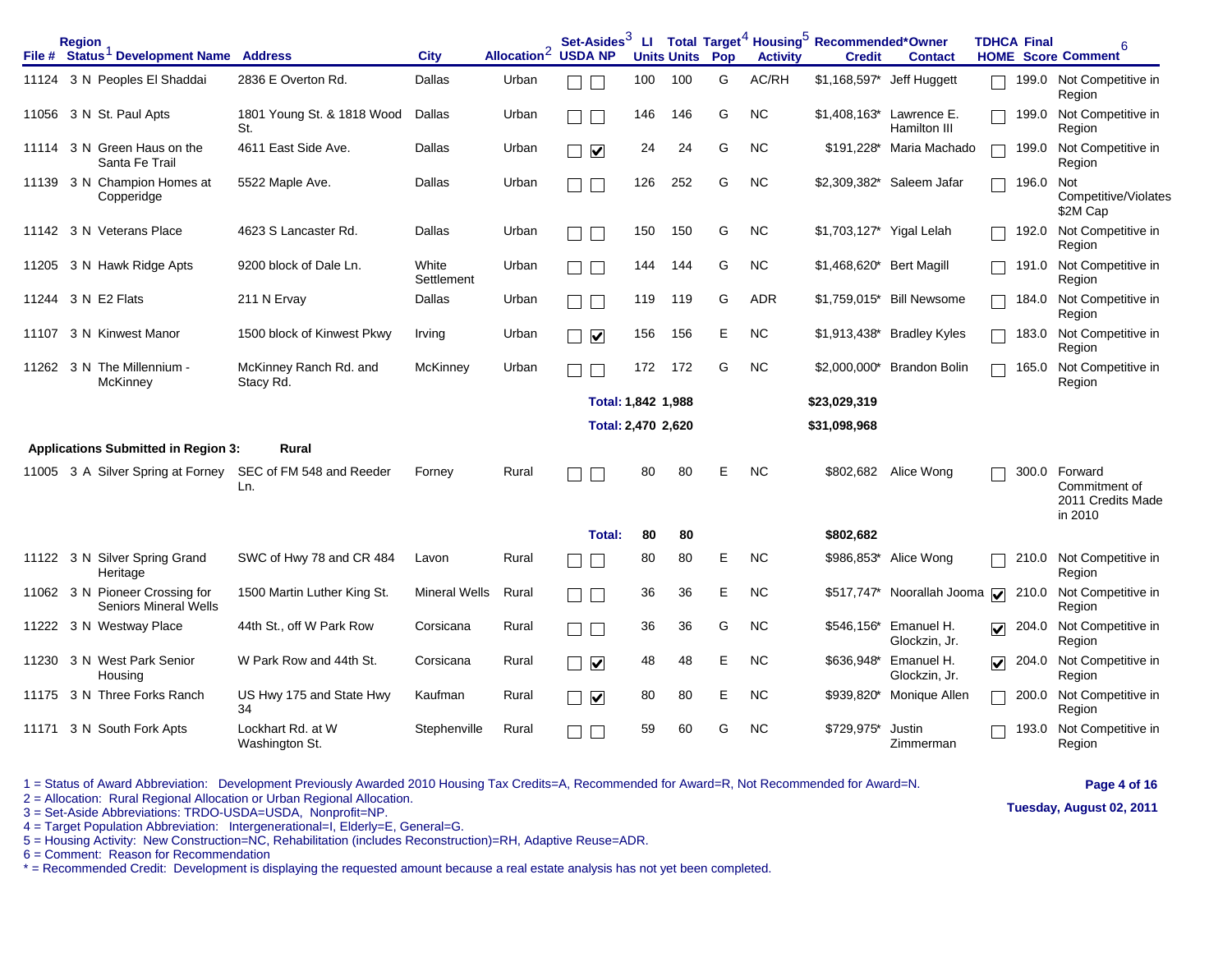| <b>Region</b><br>File # Status Development Name Address |                                                     | City | Allocation $\leq$ USDA NP |                                  |     |      | <b>Units Units Pop</b> | <b>Activity</b> | Set-Asides <sup>3</sup> LI Total Target <sup>4</sup> Housing <sup>5</sup> Recommended*Owner<br><b>Credit</b> | <b>Contact</b>                    | <b>TDHCA Final</b><br><b>HOME Score Comment</b> |                              |
|---------------------------------------------------------|-----------------------------------------------------|------|---------------------------|----------------------------------|-----|------|------------------------|-----------------|--------------------------------------------------------------------------------------------------------------|-----------------------------------|-------------------------------------------------|------------------------------|
| 11020 3 N The Grand Texan-<br>Waxahachie                | SEC of U.S. Hwy 77 and Park Waxahachie<br>Hills Dr. |      | Rural                     |                                  | 65  | - 80 | E.                     | <b>NC</b>       |                                                                                                              | \$705,431* Kenneth H.<br>Mitchell | 190.0                                           | Not Competitive in<br>Region |
|                                                         |                                                     |      |                           | <b>Total:</b>                    | 404 | 420  |                        |                 | \$5,062,930                                                                                                  |                                   |                                                 |                              |
|                                                         |                                                     |      |                           | <b>Total:</b>                    | 484 | 500  |                        |                 | \$5,865,612                                                                                                  |                                   |                                                 |                              |
| 29 Applications in Region                               |                                                     |      |                           | <b>Region Total: 2,954 3,120</b> |     |      |                        |                 | \$36,964,580                                                                                                 |                                   |                                                 |                              |

2 = Allocation: Rural Regional Allocation or Urban Regional Allocation.

3 = Set-Aside Abbreviations: TRDO-USDA=USDA, Nonprofit=NP.

4 = Target Population Abbreviation: Intergenerational=I, Elderly=E, General=G.

5 = Housing Activity: New Construction=NC, Rehabilitation (includes Reconstruction)=RH, Adaptive Reuse=ADR.

6 = Comment: Reason for Recommendation

\* = Recommended Credit: Development is displaying the requested amount because a real estate analysis has not yet been completed.

**Page 5 of 16 Tuesday, August 02, 2011**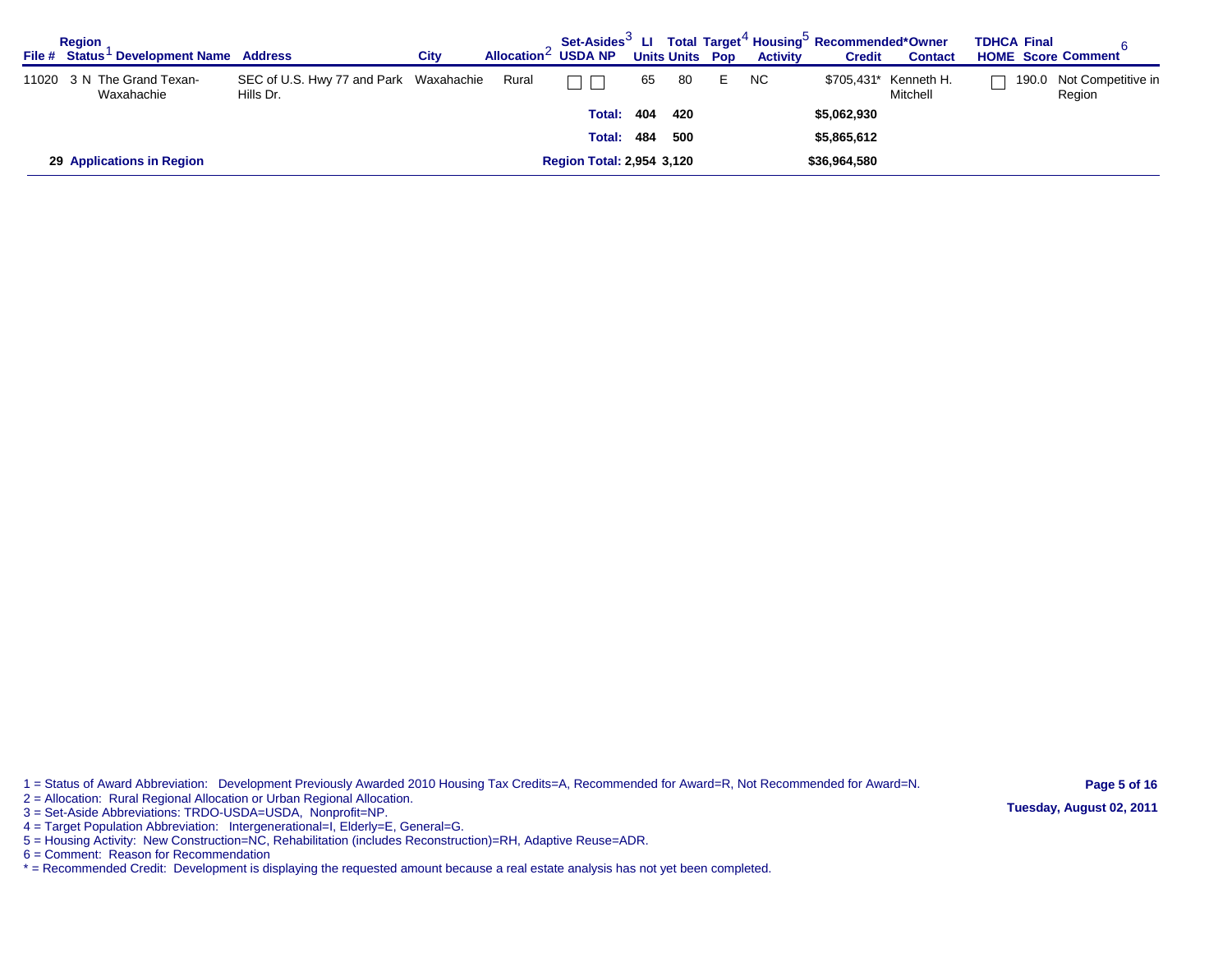| File #         | <b>Region</b><br>Status <sup>1</sup> Development Name Address |                                          | <b>City</b>                                     | Allocation <sup>2</sup> | Set-Asides <sup>3</sup><br><b>USDA NP</b> | LI. |     | <b>Units Units Pop</b> | <b>Activity</b>          | Total Target <sup>4</sup> Housing <sup>5</sup> Recommended*Owner<br><b>Credit</b> | <b>Contact</b>                           | <b>TDHCA Final</b>               | 6<br><b>HOME</b> Score Comment                              |
|----------------|---------------------------------------------------------------|------------------------------------------|-------------------------------------------------|-------------------------|-------------------------------------------|-----|-----|------------------------|--------------------------|-----------------------------------------------------------------------------------|------------------------------------------|----------------------------------|-------------------------------------------------------------|
| <b>Region:</b> | 4                                                             |                                          |                                                 |                         |                                           |     |     |                        |                          |                                                                                   |                                          |                                  |                                                             |
|                | <b>Allocation Information for Region 4:</b>                   |                                          | Total Credits Available for Region: \$2,083,120 |                         |                                           |     |     |                        | <b>Urban Allocation:</b> | \$795,395                                                                         |                                          | <b>Rural Allocation:</b>         | \$1,287,725                                                 |
|                | <b>Applications Submitted in Region 4:</b>                    | Urban                                    |                                                 |                         |                                           |     |     |                        |                          |                                                                                   |                                          |                                  |                                                             |
| 11097          | 4 R RoseHill Ridge                                            | 1125 Stuckey                             | Texarkana                                       | Urban                   | $\overline{\mathbf{v}}$                   | 122 | 122 | G                      |                          | AC/RH/RC \$1,964,020                                                              | Naomi W. Byrne                           | 207.0                            | Significant Sub-<br>Regional Shortfall in<br>State Collapse |
|                |                                                               |                                          |                                                 |                         | Total:                                    | 122 | 122 |                        |                          | \$1,964,020                                                                       |                                          |                                  |                                                             |
| 11245          | 4 N Bar T Apts                                                | NW Quadrant of Bill Owens<br>and Heather | Longview                                        | Urban                   |                                           | 115 | 116 | G                      | <b>NC</b>                | \$1,396,034*                                                                      | Michael Wohl                             | 188.0                            | Not Competitive in<br>Region                                |
|                |                                                               |                                          |                                                 |                         | Total:                                    | 115 | 116 |                        |                          | \$1,396,034                                                                       |                                          |                                  |                                                             |
|                |                                                               |                                          |                                                 |                         | <b>Total:</b>                             | 237 | 238 |                        |                          | \$3,360,054                                                                       |                                          |                                  |                                                             |
|                | <b>Applications Submitted in Region 4:</b>                    | Rural                                    |                                                 |                         |                                           |     |     |                        |                          |                                                                                   |                                          |                                  |                                                             |
| 11138          | 4 R SilverLeaf at Gun<br><b>Barrel City</b>                   | 400 Block Church St.                     | <b>Gun Barrel City Rural</b>                    |                         |                                           | 80  | 80  | Е                      | <b>NC</b>                | \$941,119                                                                         | J Michael Sugrue $\overline{\mathbf{v}}$ | 199.0                            | Competitive in<br>Region                                    |
|                |                                                               |                                          |                                                 |                         | Total:                                    | 80  | 80  |                        |                          | \$941,119                                                                         |                                          |                                  |                                                             |
| 11221          | 4 N Stonebridge Place                                         | S Royall St.                             | Palestine                                       | Rural                   | $\blacktriangledown$                      | 76  | 80  | Е                      | <b>NC</b>                | \$975,341*                                                                        | Emanuel H.<br>Glockzin, Jr.              | 193.0<br>$\overline{\mathbf{v}}$ | Not Competitive in<br>Region                                |
|                |                                                               |                                          |                                                 |                         | Total:                                    | 76  | 80  |                        |                          | \$975,341                                                                         |                                          |                                  |                                                             |
|                |                                                               |                                          |                                                 |                         | Total:                                    | 156 | 160 |                        |                          | \$1,916,460                                                                       |                                          |                                  |                                                             |
|                | 4 Applications in Region                                      |                                          |                                                 |                         | <b>Region Total:</b>                      | 393 | 398 |                        |                          | \$5,276,514                                                                       |                                          |                                  |                                                             |

2 = Allocation: Rural Regional Allocation or Urban Regional Allocation.

3 = Set-Aside Abbreviations: TRDO-USDA=USDA, Nonprofit=NP.

4 = Target Population Abbreviation: Intergenerational=I, Elderly=E, General=G.

5 = Housing Activity: New Construction=NC, Rehabilitation (includes Reconstruction)=RH, Adaptive Reuse=ADR.

6 = Comment: Reason for Recommendation

\* = Recommended Credit: Development is displaying the requested amount because a real estate analysis has not yet been completed.

**Page 6 of 16 Tuesday, August 02, 2011**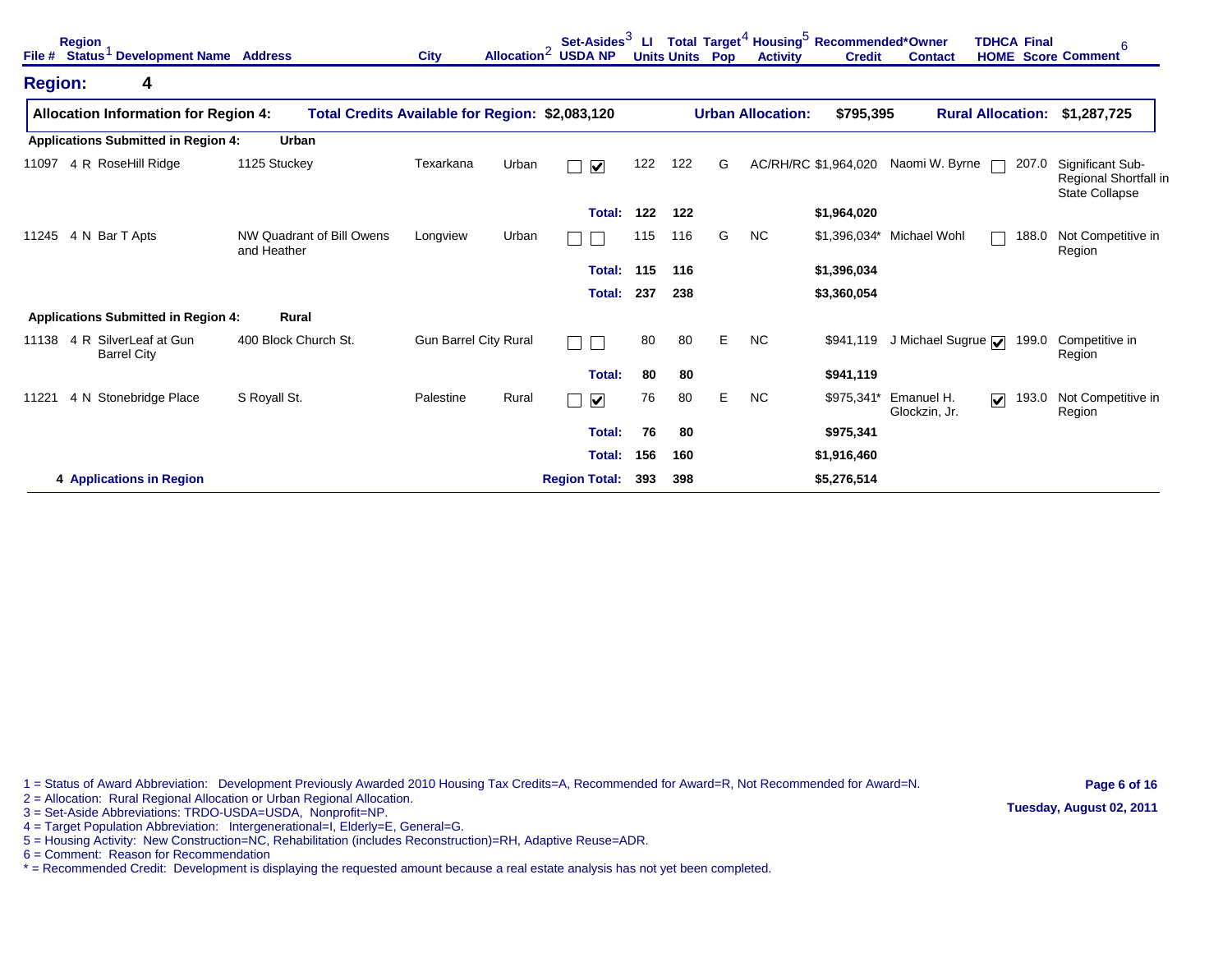| File #         | <b>Region</b><br>Status <sup>1</sup> Development Name Address |                                                        | <b>City</b>                                     | Allocation <sup>2</sup> | Set-Asides <sup>3</sup><br><b>USDA NP</b> | ш   |     | <b>Units Units Pop</b> | <b>Activity</b>          | Total Target <sup>4</sup> Housing <sup>5</sup> Recommended*Owner<br><b>Credit</b> | <b>Contact</b>        | <b>TDHCA Final</b><br><b>HOME</b> Score Comment | 6                                                                  |
|----------------|---------------------------------------------------------------|--------------------------------------------------------|-------------------------------------------------|-------------------------|-------------------------------------------|-----|-----|------------------------|--------------------------|-----------------------------------------------------------------------------------|-----------------------|-------------------------------------------------|--------------------------------------------------------------------|
| <b>Region:</b> | 5                                                             |                                                        |                                                 |                         |                                           |     |     |                        |                          |                                                                                   |                       |                                                 |                                                                    |
|                | <b>Allocation Information for Region 5:</b>                   |                                                        | Total Credits Available for Region: \$2,478,774 |                         |                                           |     |     |                        | <b>Urban Allocation:</b> | \$786,646                                                                         |                       | <b>Rural Allocation:</b>                        | \$1,692,128                                                        |
|                | <b>Applications Submitted in Region 5:</b>                    | Urban                                                  |                                                 |                         |                                           |     |     |                        |                          |                                                                                   |                       |                                                 |                                                                    |
| 11185          | 5 R Azure Pointe                                              | Hwy 69/96 & Chinn Ln.                                  | Beaumont                                        | Urban                   |                                           | 140 | 140 | G                      | <b>NC</b>                | \$1,962,797                                                                       | Robert Reyna          | 202.0<br>П                                      | Significant Sub-<br>Regional Shortfall in<br><b>State Collapse</b> |
|                |                                                               |                                                        |                                                 |                         | Total:                                    | 140 | 140 |                        |                          | \$1,962,797                                                                       |                       |                                                 |                                                                    |
| 11054          | 5 N Beaumont Place of<br>Grace                                | approx. 4400 Warren St.                                | Beaumont                                        | Urban                   |                                           | 112 | 128 | Е                      | <b>NC</b>                | \$1,705,637*                                                                      | Christopher<br>Akbari | 190.0                                           | Not Competitive in<br>Region                                       |
|                |                                                               |                                                        |                                                 |                         | Total:                                    | 112 | 128 |                        |                          | \$1,705,637                                                                       |                       |                                                 |                                                                    |
|                |                                                               |                                                        |                                                 |                         | Total:                                    | 252 | 268 |                        |                          | \$3,668,434                                                                       |                       |                                                 |                                                                    |
|                | <b>Applications Submitted in Region 5:</b>                    | Rural                                                  |                                                 |                         |                                           |     |     |                        |                          |                                                                                   |                       |                                                 |                                                                    |
| 11086          | 5 R La Belle Vie                                              | 350 ft SE of Shakespeare Ln.<br>on W side of N LHS Dr. | Lumberton                                       | Rural                   |                                           | 80  | 80  | Е                      | NC.                      | \$927,326                                                                         | Donald R. Ball        | 189.0                                           | Competitive in<br>Region                                           |
|                |                                                               |                                                        |                                                 |                         | Total:                                    | 80  | 80  |                        |                          | \$927,326                                                                         |                       |                                                 |                                                                    |
| 11085          | 5 N Whitetail Ridge                                           | 355 FM 83                                              | Hemphill                                        | Rural                   |                                           | 36  | 36  | Е                      | <b>NC</b>                | \$479,094*                                                                        | Melda Bartholdi       | 199.0                                           | Not Recommended<br>by REA                                          |
|                |                                                               |                                                        |                                                 |                         | Total:                                    | 36  | 36  |                        |                          | \$479,094                                                                         |                       |                                                 |                                                                    |
|                |                                                               |                                                        |                                                 |                         | Total:                                    | 116 | 116 |                        |                          | \$1,406,420                                                                       |                       |                                                 |                                                                    |
|                | 4 Applications in Region                                      |                                                        |                                                 |                         | <b>Region Total:</b>                      | 368 | 384 |                        |                          | \$5,074,854                                                                       |                       |                                                 |                                                                    |

2 = Allocation: Rural Regional Allocation or Urban Regional Allocation.

3 = Set-Aside Abbreviations: TRDO-USDA=USDA, Nonprofit=NP.

4 = Target Population Abbreviation: Intergenerational=I, Elderly=E, General=G.

5 = Housing Activity: New Construction=NC, Rehabilitation (includes Reconstruction)=RH, Adaptive Reuse=ADR.

6 = Comment: Reason for Recommendation

\* = Recommended Credit: Development is displaying the requested amount because a real estate analysis has not yet been completed.

**Page 7 of 16 Tuesday, August 02, 2011**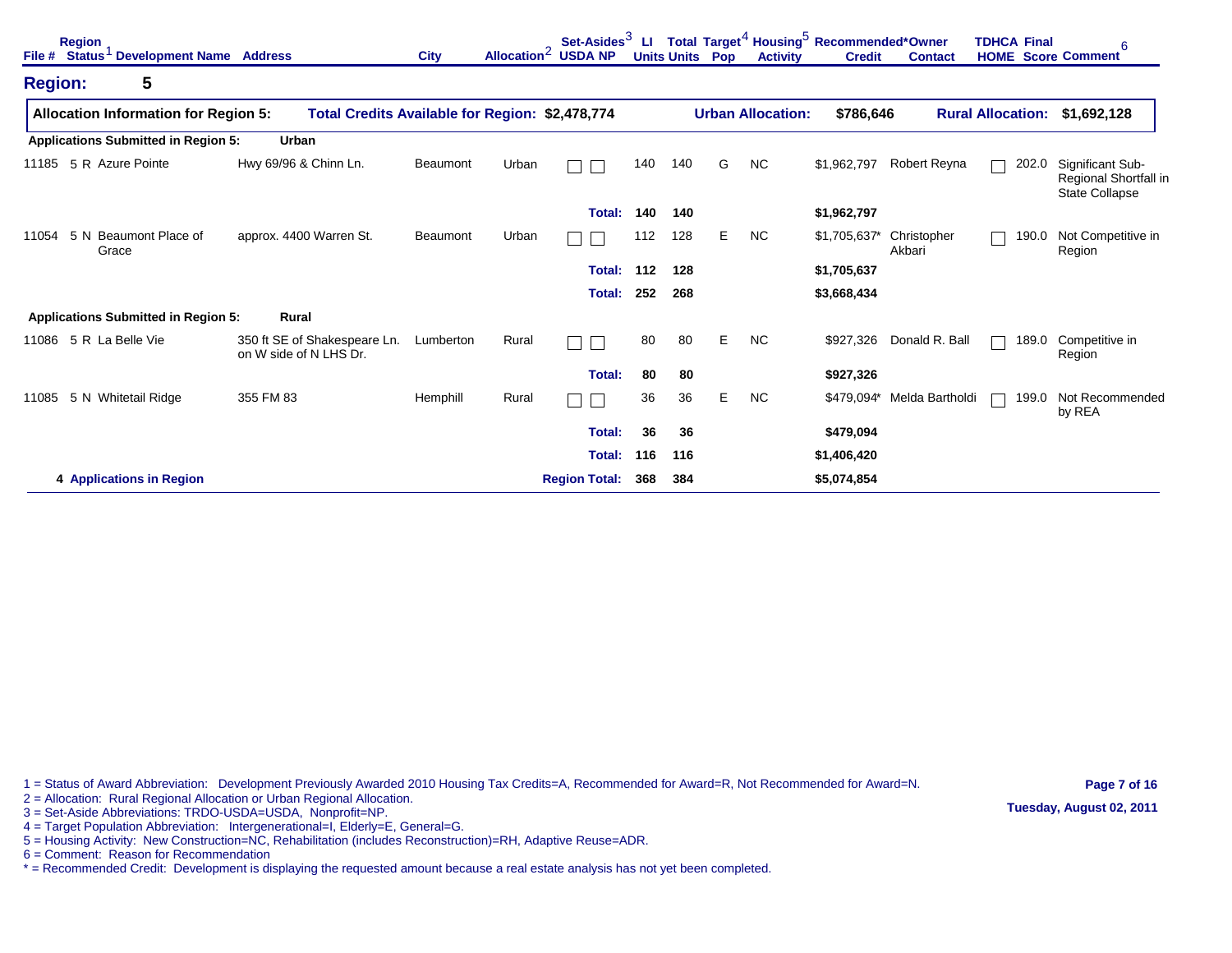|                | <b>Region</b> | File # Status <sup>1</sup> Development Name Address |                                                                                                                         | <b>City</b> | Allocation <sup>2</sup> USDA NP | Set-Asides <sup>3</sup>                 | LL. |     | <b>Units Units Pop</b> | <b>Activity</b> | Total Target <sup>4</sup> Housing <sup>5</sup> Recommended*Owner<br><b>Credit</b> | <b>Contact</b>                     | <b>TDHCA Final</b><br><b>HOME</b> Score Comment | 6                              |
|----------------|---------------|-----------------------------------------------------|-------------------------------------------------------------------------------------------------------------------------|-------------|---------------------------------|-----------------------------------------|-----|-----|------------------------|-----------------|-----------------------------------------------------------------------------------|------------------------------------|-------------------------------------------------|--------------------------------|
| <b>Region:</b> |               | 6                                                   |                                                                                                                         |             |                                 |                                         |     |     |                        |                 |                                                                                   |                                    |                                                 |                                |
|                |               | <b>Allocation Information for Region 6:</b>         | Total Credits Available for Region: \$11,343,600                                                                        |             |                                 |                                         |     |     |                        |                 | Urban Allocation: \$10,145,991                                                    |                                    | <b>Rural Allocation:</b>                        | \$1,197,609                    |
|                |               | <b>Applications Submitted in Region 6:</b>          | <b>Urban</b>                                                                                                            |             |                                 |                                         |     |     |                        |                 |                                                                                   |                                    |                                                 |                                |
|                |               | 11238 6 R The Sunningdale                           | N side of Wellman, W of IH-45 Shenandoah                                                                                |             | Urban                           |                                         | 130 | 130 | Е                      | <b>NC</b>       | \$1,766,562                                                                       | <b>Keith Short</b>                 |                                                 | 213.0 Competitive in<br>Region |
|                |               | 11200 6 R Silvercreek II Apts                       | 4619 W 34th St.                                                                                                         | Houston     | Urban                           |                                         | 148 | 148 | G                      | AC/RH           | \$1,643,413                                                                       | Michael Robinson <sup>[--]</sup>   | 212.0                                           | Competitive in<br>Region       |
|                |               | 11193 6 R Alexander Place Apts                      | 2401 N Alexander Dr.                                                                                                    | Baytown     | Urban                           | П                                       | 36  | 36  | G                      | <b>NC</b>       | \$606,452                                                                         | Joyce Young                        | 212.0                                           | Competitive in<br>Region       |
|                |               | 11260 6 R Bissonnet Gardens<br>Apts                 | 7500 Bissonnet                                                                                                          | Houston     | Urban                           |                                         | 140 | 140 | G                      |                 | AC/RH/RC \$1,627,811                                                              | Amay Inamdar                       | 211.0                                           | Competitive in<br>Region       |
|                |               | 11149 6 R Branch Village Apts                       | 7601 Curry St.                                                                                                          | Houston     | Urban                           | $\mathbf{I}$                            | 160 | 160 | G                      | AC/RH           | \$1,674,049*                                                                      | Mark Moorhouse                     | 209.0                                           | Competitive in<br>Region       |
| 11096          |               | 6 R Mariposa at Calder<br><b>Drive</b>              | approx. the 1100 block of M<br>517W                                                                                     | League City | Urban                           |                                         | 176 | 180 | E                      | <b>NC</b>       | \$2,000,000                                                                       | <b>Stuart Shaw</b>                 | 209.0<br>$\overline{\mathbf{v}}$                | Competitive in<br>Region       |
|                |               |                                                     |                                                                                                                         |             |                                 | Total:                                  | 790 | 794 |                        |                 | \$9,318,287                                                                       |                                    |                                                 |                                |
| 11022          |               | 6 N East Houston Gardens                            | 7600 E Houston Rd.                                                                                                      | Houston     | Urban                           |                                         | 86  | 86  | G                      |                 |                                                                                   | AC/RH/RC \$1,097,180* Amanda Haney | 207.0                                           | Not Competitive in<br>Region   |
| 11080          |               | 6 N Hidden Valley Estates                           | NEC of Veterans Memorial<br>Dr. & Dewalt Rd.                                                                            | Houston     | Urban                           |                                         | 150 | 150 | G                      | <b>NC</b>       | \$1,978,636* Dru Childre                                                          |                                    | 207.0                                           | Not Competitive in<br>Region   |
|                |               | 11024 6 N Zion Bayou                                | 5200-5390 Airport Blvd.                                                                                                 | Houston     | Urban                           | $\overline{\mathbf{v}}$<br>$\mathbf{I}$ | 84  | 84  | G                      | <b>NC</b>       |                                                                                   | \$1,244,498* L. David Punch        | 207.0                                           | Not Competitive in<br>Region   |
| 11087          |               | 6 N Tidwell Lakes Ranch                             | 15.69 acre tract approx. 1000'<br>N of 12900 block of Tidwell/W<br>of the approx. 9000 block of E<br>Sam Houston Pkwy N | Houston     | Urban                           |                                         | 94  | 95  | G                      | <b>NC</b>       |                                                                                   | \$1,888,910 W. Barry Kahn          | 207.0                                           | Not Competitive in<br>Region   |
|                |               | 11255 6 N Justice Park Senior<br>Villas             | Justice Park Dr. N of W 43rd                                                                                            | Houston     | Urban                           |                                         | 144 | 144 | E                      | <b>NC</b>       |                                                                                   | \$1,799,961* Chris Richardson      | 207.0                                           | Not Competitive in<br>Region   |
|                |               | 11137 6 N Genoa Ranch                               | 16.97 acre tract E of MLK Jr.,<br>S of East Orem, and N of the<br>approx. 4800 block of Almeda-<br>Genoa                | Houston     | Urban                           |                                         | 78  | 79  | G                      | <b>NC</b>       |                                                                                   | \$1,583,573* John E. Hettig        | 206.0                                           | Not Competitive in<br>Region   |
|                |               | 11049 6 N The Palisades of<br>Inwood                | 5800 W Mount Houston Rd.                                                                                                | Houston     | Urban                           |                                         | 127 | 127 | Е                      | <b>NC</b>       |                                                                                   | \$1,633,534* Marvalette Hunter     | 204.0                                           | Not Competitive in<br>Region   |
|                |               | 11177 6 N Trinity East Village                      | 14 contiguous parcels<br>bordered by St. Charles St.,<br>Tuam St., Live Oak St. and<br>McGowen St.                      | Houston     | Urban                           | $\overline{\mathbf{v}}$                 | 70  | 70  | Е                      | <b>NC</b>       |                                                                                   | \$977,500* Tina Council            | 202.0                                           | Not Competitive in<br>Region   |

1 = Status of Award Abbreviation: Development Previously Awarded 2010 Housing Tax Credits=A, Recommended for Award=R, Not Recommended for Award=N. 2 = Allocation: Rural Regional Allocation or Urban Regional Allocation.

**Page 8 of 16**

**Tuesday, August 02, 2011**

4 = Target Population Abbreviation: Intergenerational=I, Elderly=E, General=G.

3 = Set-Aside Abbreviations: TRDO-USDA=USDA, Nonprofit=NP.

5 = Housing Activity: New Construction=NC, Rehabilitation (includes Reconstruction)=RH, Adaptive Reuse=ADR.

6 = Comment: Reason for Recommendation

\* = Recommended Credit: Development is displaying the requested amount because a real estate analysis has not yet been completed.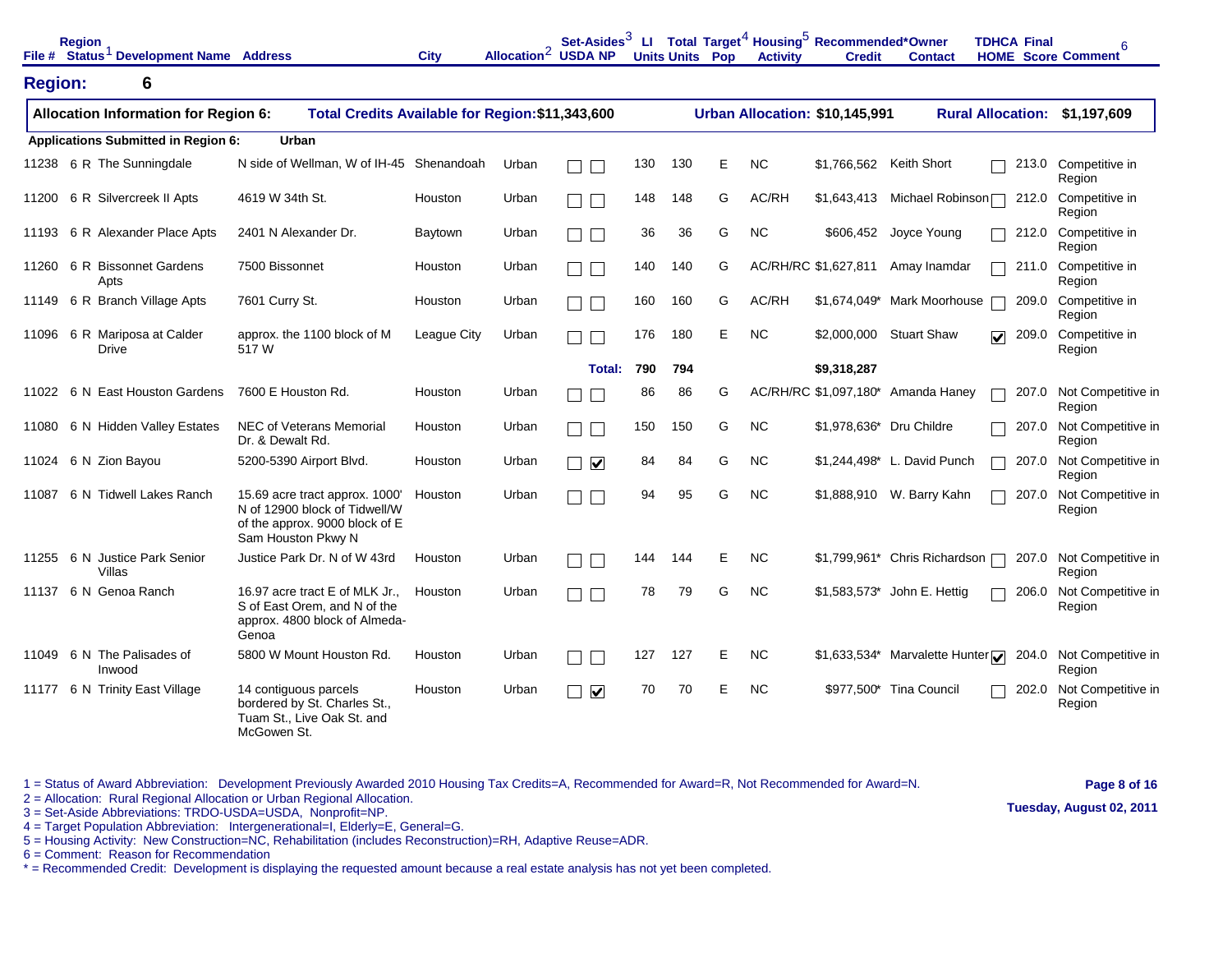|       | <b>Region</b><br>File # Status <sup>1</sup> Development Name Address |                                                                                                  | <b>City</b>     | Allocation <sup>2</sup> | Set-Asides <sup>3</sup><br><b>USDA NP</b> |     | <b>Units Units</b> | Pop | <b>Activity</b> | LI Total Target <sup>4</sup> Housing <sup>5</sup> Recommended*Owner<br><b>Credit</b> | <b>Contact</b>                |   | <b>TDHCA Final</b> | 6<br><b>HOME</b> Score Comment     |
|-------|----------------------------------------------------------------------|--------------------------------------------------------------------------------------------------|-----------------|-------------------------|-------------------------------------------|-----|--------------------|-----|-----------------|--------------------------------------------------------------------------------------|-------------------------------|---|--------------------|------------------------------------|
| 11243 | 6 N HomeTowne at<br>Kingwood                                         | E side of Winford Square Dr.,<br>N of Kellington Dr.                                             | Houston         | Urban                   |                                           | 144 | 144                | Е   | <b>NC</b>       |                                                                                      | \$1,573,597* Craig Spaulding  |   |                    | 201.0 Not Competitive in<br>Region |
|       | 11150 6 N New Hope Housing at<br>Rittenhouse                         | 7020 Stuebner Airline Rd.                                                                        | Houston         | Urban                   | $\blacktriangledown$<br>$\mathbb{R}^n$    | 160 | 160                | G   | <b>NC</b>       |                                                                                      | \$989,141* Joy Horak-Brown    |   | 195.0              | Not Competitive in<br>Region       |
| 11249 | 6 N Silvercreek I Apts                                               | 3200 Mangum                                                                                      | Houston         | Urban                   |                                           | 128 | 128                | G   | AC/RH           |                                                                                      | \$1,712,569* Michael Robinson |   | 194.0              | Not Competitive in<br>Region       |
| 11239 | 6 N Sansbury Senior                                                  | SWQ of Sansbury and Crabb<br>River Rd.                                                           | Greatwood       | Urban                   |                                           | 90  | 90                 | Е   | <b>NC</b>       | \$1,228,922*                                                                         | Kenneth W.<br>Fambro          |   | 188.0              | Not Competitive in<br>Region       |
| 11235 | 6 N HomeTowne at<br><b>Westheimer Lakes</b>                          | 5.37 acres on S side FM<br>1093. W of FM 723                                                     | Houston         | Urban                   |                                           | 126 | 126                | Е   | <b>NC</b>       | \$1.691.058* Richard E.                                                              | Simmons                       |   | 174.0              | Not Competitive in<br>Region       |
| 11037 | 6 N Spring Trace                                                     | W side Aldine Westfield Rd<br>N of Gwenfair Dr., E of Hardy<br>Toll Rd., S of Cypresswood<br>Dr. | Spring          | Urban                   |                                           | 180 | 180                | E   | <b>NC</b>       | \$2,000,000*                                                                         | David Mark<br>Koogler         |   | 173.0              | Not Competitive in<br>Region       |
| 11206 | 6 N Enclave on S. Main<br>Apts                                       | 12001 S Main St.                                                                                 | Houston         | Urban                   |                                           | 144 | 144                | G   | <b>NC</b>       | \$1,880,249*                                                                         | <b>Bert Magill</b>            |   | 163.0              | Not Competitive in<br>Region       |
| 11072 | 6 N The Landings at<br><b>Westheimer Lakes</b>                       | N side Canyon Fields Dr., W<br>of FM 723                                                         | Houston         | Urban                   |                                           | 96  | 96                 | G   | <b>NC</b>       |                                                                                      | \$1,265,692* Craig H. Lintner |   | 155.0              | Not Competitive in<br>Region       |
|       |                                                                      |                                                                                                  |                 |                         | Total: 1,901 1,903                        |     |                    |     |                 | \$24,545,020                                                                         |                               |   |                    |                                    |
|       |                                                                      |                                                                                                  |                 |                         | Total: 2,691 2,697                        |     |                    |     |                 | \$33,863,307                                                                         |                               |   |                    |                                    |
|       | <b>Applications Submitted in Region 6:</b>                           | Rural                                                                                            |                 |                         |                                           |     |                    |     |                 |                                                                                      |                               |   |                    |                                    |
| 11257 | 6 R Brazos Senior Villas                                             | SEC of FM 2218 and Reading Rosenberg<br>Rd.                                                      |                 | Rural                   |                                           | 80  | 80                 | Е   | <b>NC</b>       | \$1,047,374                                                                          | Les Kilday                    |   | 207.0              | Competitive in<br>Region           |
|       |                                                                      |                                                                                                  |                 |                         | <b>Total:</b>                             | 80  | 80                 |     |                 | \$1,047,374                                                                          |                               |   |                    |                                    |
| 11167 | 6 N The Monarch at Bay<br>Prairie                                    | 12th St., NW of Moore Ave.<br>Intersection                                                       | <b>Bay City</b> | Rural                   | $\blacktriangledown$<br>П                 | 74  | 80                 | E   | <b>NC</b>       | \$974,996                                                                            | <b>Ron Williams</b>           | ☑ | 206.0              | Not Competitive in<br>Region       |
| 11039 | 6 N Timberbrook Village                                              | E side of Nichols Sawmill Rd.<br>b/t Sara Ln. and Sanders St.                                    | Magnolia        | Rural                   |                                           | 80  | 80                 | G   | <b>NC</b>       | \$1,060,000*                                                                         | David Mark<br>Koogler         |   | 200.0              | Not Competitive in<br>Region       |
| 11046 | 6 N Buckhorn Place                                                   | NWC of IH-45 & Smither Rd.                                                                       | Huntsville      | Rural                   |                                           | 76  | 76                 | G   | <b>NC</b>       | \$1,099,408*                                                                         | Chris Dischinger              |   | 174.0              | Not Competitive in<br>Region       |
|       |                                                                      |                                                                                                  |                 |                         | <b>Total:</b>                             | 230 | 236                |     |                 | \$3,134,404                                                                          |                               |   |                    |                                    |
|       |                                                                      |                                                                                                  |                 |                         | Total:                                    | 310 | 316                |     |                 | \$4,181,778                                                                          |                               |   |                    |                                    |
|       | 26 Applications in Region                                            |                                                                                                  |                 |                         | Region Total: 3,001 3,013                 |     |                    |     |                 | \$38,045,085                                                                         |                               |   |                    |                                    |

**Page 9 of 16**

2 = Allocation: Rural Regional Allocation or Urban Regional Allocation. 3 = Set-Aside Abbreviations: TRDO-USDA=USDA, Nonprofit=NP.

- 4 = Target Population Abbreviation: Intergenerational=I, Elderly=E, General=G.
- 5 = Housing Activity: New Construction=NC, Rehabilitation (includes Reconstruction)=RH, Adaptive Reuse=ADR.

6 = Comment: Reason for Recommendation

\* = Recommended Credit: Development is displaying the requested amount because a real estate analysis has not yet been completed.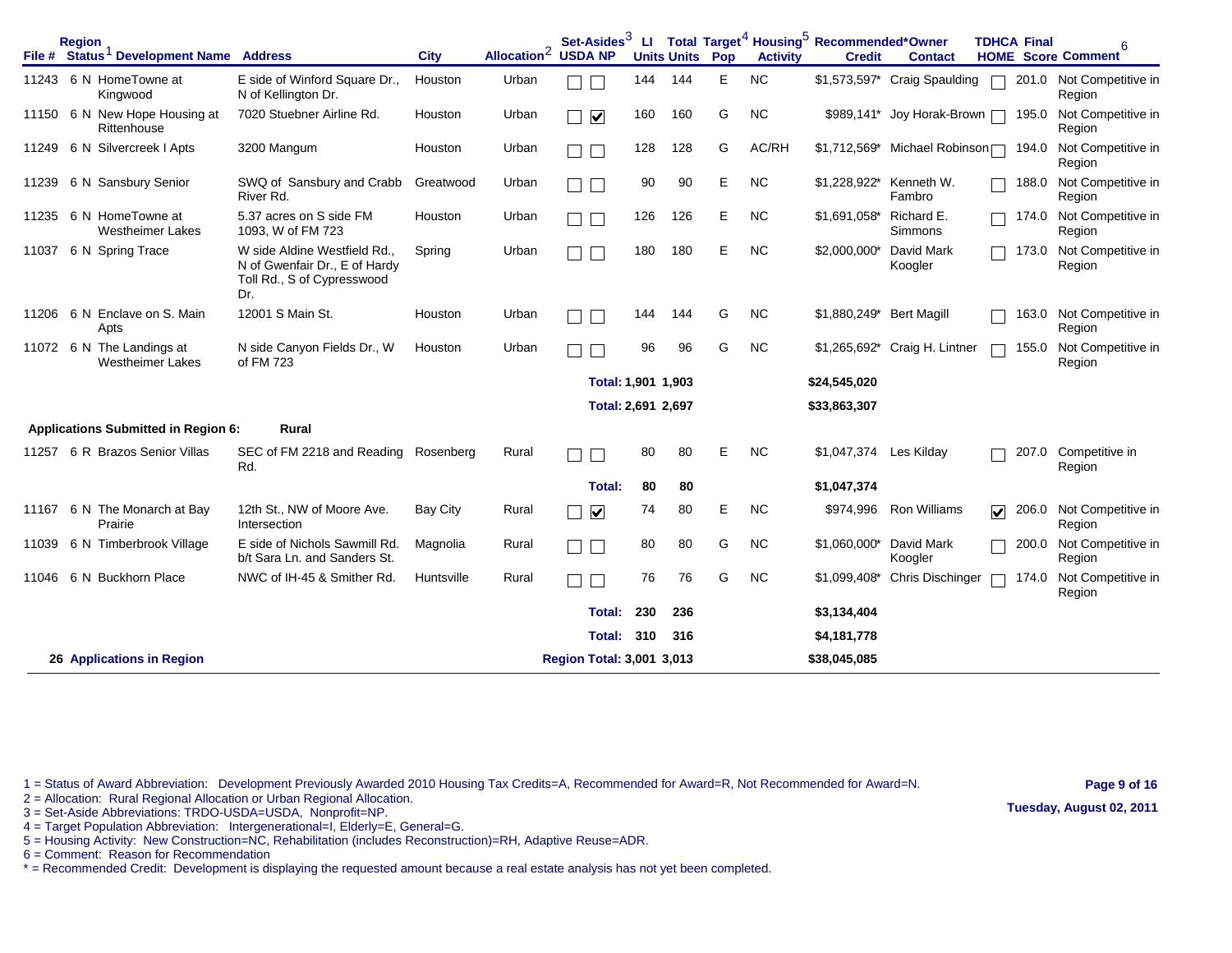|                | <b>Region</b> | File # Status <sup>1</sup> Development Name Address |                                                                | <b>City</b> |       | Set-Asides <sup>3</sup><br>Allocation <sup>2</sup> USDA NP | ш   |     | <b>Units Units Pop</b> | <b>Activity</b> | Total Target <sup>4</sup> Housing <sup>5</sup> Recommended*Owner<br><b>Credit</b> | <b>Contact</b>           | <b>TDHCA Final</b><br><b>HOME</b> Score Comment | 6                                                                  |
|----------------|---------------|-----------------------------------------------------|----------------------------------------------------------------|-------------|-------|------------------------------------------------------------|-----|-----|------------------------|-----------------|-----------------------------------------------------------------------------------|--------------------------|-------------------------------------------------|--------------------------------------------------------------------|
| <b>Region:</b> |               | $\overline{\mathbf{7}}$                             |                                                                |             |       |                                                            |     |     |                        |                 |                                                                                   |                          |                                                 |                                                                    |
|                |               | <b>Allocation Information for Region 7:</b>         | Total Credits Available for Region: \$2,574,457                |             |       |                                                            |     |     |                        |                 | Urban Allocation: \$1,979,019                                                     |                          | <b>Rural Allocation:</b>                        | \$595,439                                                          |
|                |               | <b>Applications Submitted in Region 7:</b>          | Urban                                                          |             |       |                                                            |     |     |                        |                 |                                                                                   |                          |                                                 |                                                                    |
|                | Creek         | 11217 7 R The Overlook at Plum                      | 4000 block of Cromwell Dr.                                     | Kyle        | Urban |                                                            | 80  | 94  | E                      | <b>NC</b>       | \$962,282                                                                         | Diana McIver             | $\overline{\mathbf{v}}$<br>210.0                | Competitive in<br>Region                                           |
|                |               |                                                     |                                                                |             |       | <b>Total:</b>                                              | 80  | 94  |                        |                 | \$962,282                                                                         |                          |                                                 |                                                                    |
|                |               | 11123 7 N Allegre Point                             | IH-35 and Fleischer Rd.                                        | Austin      | Urban |                                                            | 180 | 184 | G                      | <b>NC</b>       | $$2,000,000*$                                                                     | Kenneth Lewis            | 208.0                                           | Not Competitive in<br>Region                                       |
|                |               | 11071 7 N Heritage Oak Hill                         | 8922 Manchaca Rd.                                              | Austin      | Urban |                                                            | 96  | 96  | Е                      | <b>NC</b>       | $$1,311,149$ *                                                                    | Daniel Allgeier          | 206.0                                           | Not Competitive in<br>Region                                       |
|                |               | 11218 7 N The Works at Pleasant<br>Valley           | 835 N. Pleasant Valley Rd.                                     | Austin      | Urban | $\overline{\mathbf{v}}$                                    | 36  | 36  | G                      | <b>NC</b>       | \$488,350*                                                                        | Susan McDowell           | 204.0                                           | Not Competitive in<br>Region                                       |
| 11250          |               | 7 N Cypress Creek at Four<br>Seasons                | approx. 0.1 miles E of FM<br>150 & Lehman Rd. on<br>Lehman Rd. | Kyle        | Urban |                                                            | 156 | 160 | G                      | <b>NC</b>       |                                                                                   | \$2,060,759* Stuart Shaw | $\overline{\mathbf{v}}$<br>185.0                | Not Competitive in<br>Region                                       |
|                |               |                                                     |                                                                |             |       | Total:                                                     | 468 | 476 |                        |                 | \$5,860,258                                                                       |                          |                                                 |                                                                    |
|                |               |                                                     |                                                                |             |       | Total:                                                     | 548 | 570 |                        |                 | \$6,822,540                                                                       |                          |                                                 |                                                                    |
|                |               | <b>Applications Submitted in Region 7:</b>          | Rural                                                          |             |       |                                                            |     |     |                        |                 |                                                                                   |                          |                                                 |                                                                    |
|                |               | 11077 7 R Main Street Commons                       | E side of Main St., S of<br><b>Carlos Parker</b>               | Taylor      | Rural |                                                            | 75  | 75  | E.                     | <b>NC</b>       | \$1,061,857                                                                       | Michael Roderer          | 211.0<br>$\overline{\mathbf{v}}$                | Significant Sub-<br>Regional Shortfall in<br><b>Rural Collapse</b> |
|                |               |                                                     |                                                                |             |       | Total:                                                     | 75  | 75  |                        |                 | \$1,061,857                                                                       |                          |                                                 |                                                                    |
| 11140          |               | 7 N Villas of Giddings                              | 40 lots in Rolling Oaks<br>Subdivision                         | Giddings    | Rural |                                                            | 35  | 36  | G                      | <b>NC</b>       | \$733,728*                                                                        | <b>Kelly Garrett</b>     | 205.0<br>$\overline{\mathbf{v}}$                | Not Competitive in<br>Region                                       |
| 11041          |               | 7 N Riverwood Commons                               | SEC of Old Austin Hwy &<br>Hasler Blvd.                        | Bastrop     | Rural |                                                            | 36  | 36  | Е                      | <b>NC</b>       |                                                                                   | \$622,937* Will Markel   | 203.0<br>$\overline{\mathbf{v}}$                | Not Competitive in<br>Region                                       |
|                |               |                                                     |                                                                |             |       | Total:                                                     | 71  | 72  |                        |                 | \$1,356,665                                                                       |                          |                                                 |                                                                    |
|                |               |                                                     |                                                                |             |       | Total:                                                     | 146 | 147 |                        |                 | \$2,418,522                                                                       |                          |                                                 |                                                                    |
|                |               | 8 Applications in Region                            |                                                                |             |       | <b>Region Total:</b>                                       | 694 | 717 |                        |                 | \$9,241,062                                                                       |                          |                                                 |                                                                    |

2 = Allocation: Rural Regional Allocation or Urban Regional Allocation.

3 = Set-Aside Abbreviations: TRDO-USDA=USDA, Nonprofit=NP.

4 = Target Population Abbreviation: Intergenerational=I, Elderly=E, General=G.

5 = Housing Activity: New Construction=NC, Rehabilitation (includes Reconstruction)=RH, Adaptive Reuse=ADR.

6 = Comment: Reason for Recommendation

\* = Recommended Credit: Development is displaying the requested amount because a real estate analysis has not yet been completed.

**Page 10 of 16 Tuesday, August 02, 2011**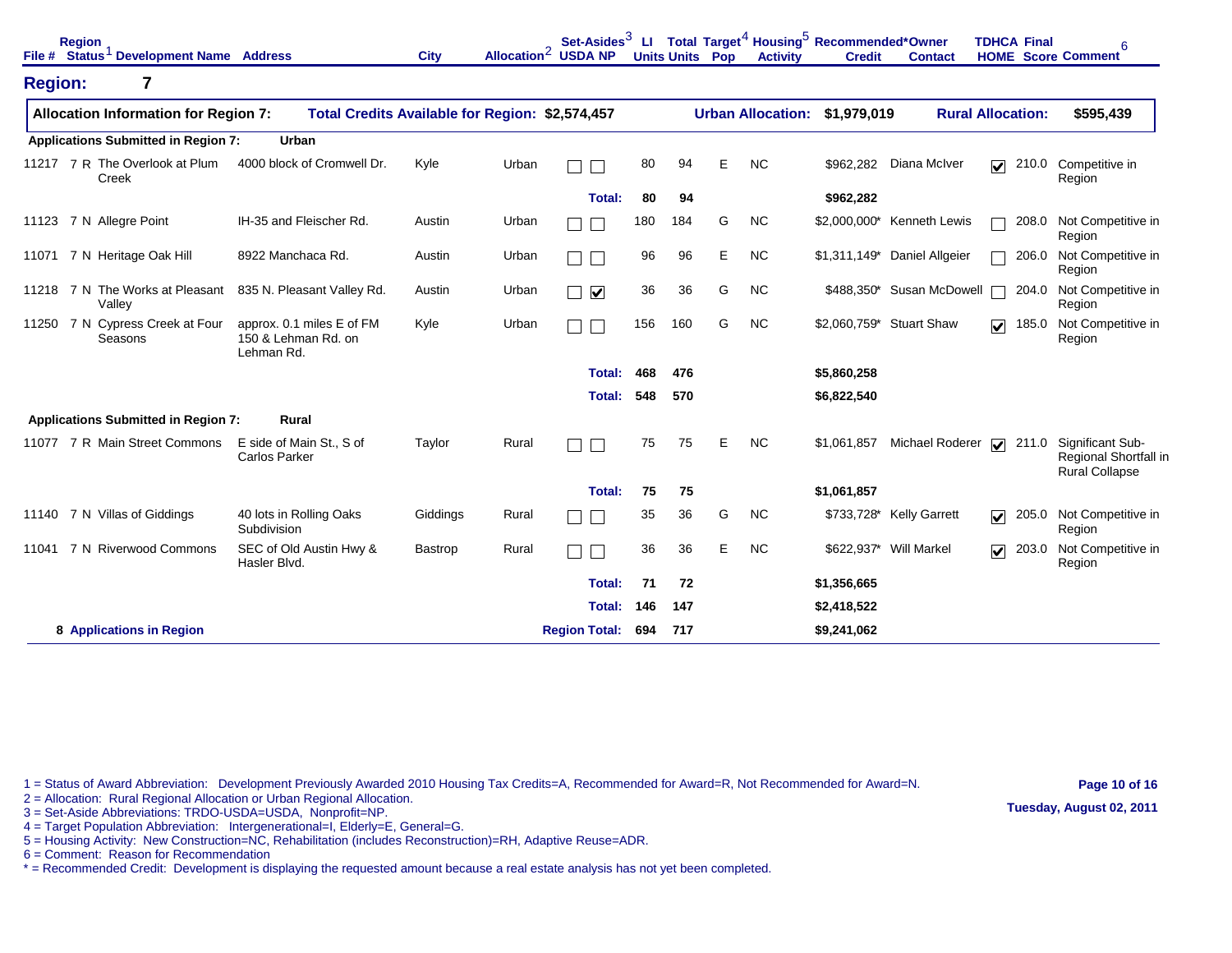|                | <b>Region</b><br>File # Status <sup>1</sup> Development Name Address |                                                                                           | <b>City</b>      | Allocation <sup>2</sup> USDA NP | Set-Asides <sup>3</sup> | <b>LI</b> |     | <b>Units Units Pop</b> | <b>Activity</b>          | Total Target <sup>4</sup> Housing <sup>5</sup> Recommended*Owner<br><b>Credit</b> | <b>Contact</b>                         | <b>TDHCA Final</b>               | 6<br><b>HOME</b> Score Comment                                     |
|----------------|----------------------------------------------------------------------|-------------------------------------------------------------------------------------------|------------------|---------------------------------|-------------------------|-----------|-----|------------------------|--------------------------|-----------------------------------------------------------------------------------|----------------------------------------|----------------------------------|--------------------------------------------------------------------|
| <b>Region:</b> | 8                                                                    |                                                                                           |                  |                                 |                         |           |     |                        |                          |                                                                                   |                                        |                                  |                                                                    |
|                | <b>Allocation Information for Region 8:</b>                          | Total Credits Available for Region: \$2,587,219                                           |                  |                                 |                         |           |     |                        | <b>Urban Allocation:</b> | \$1,991,475                                                                       |                                        | <b>Rural Allocation:</b>         | \$595,744                                                          |
|                | <b>Applications Submitted in Region 8:</b>                           | <b>Urban</b>                                                                              |                  |                                 |                         |           |     |                        |                          |                                                                                   |                                        |                                  |                                                                    |
| 11027          | 8 R Brookview Village                                                | 100 block W Hwy 190                                                                       | Copperas<br>Cove | Urban                           |                         | 96        | 96  | E                      | <b>NC</b>                | \$1,038,574                                                                       | Granger<br>MacDonald                   | 200.0                            | Competitive in<br>Region                                           |
|                |                                                                      |                                                                                           |                  |                                 | <b>Total:</b>           | 96        | 96  |                        |                          | \$1,038,574                                                                       |                                        |                                  |                                                                    |
|                | 11169 8 N Merritt Bryan Station<br>Senior Village                    | N of Hwy 6 and W of Old<br>Reliance Rd.                                                   | <b>Bryan</b>     | Urban                           |                         | 144       | 144 | Е                      | <b>NC</b>                | \$1,811,478*                                                                      | Colby Denison                          | 196.0                            | Not Competitive in<br>Region                                       |
| 11241          | 8 N Park Hudson Senior                                               | SWC of Cross Park and FM<br>158                                                           | <b>Bryan</b>     | Urban                           |                         | 90        | 90  | E                      | <b>NC</b>                | \$1,245,984*                                                                      | <b>Paul Milosevich</b>                 | 196.0                            | Not Competitive in<br>Region                                       |
|                | 11214 8 N Cobblestone Village                                        | Highpoint Dr. near Braircrest<br>Dr.                                                      | <b>Bryan</b>     | Urban                           |                         | 68        | 68  | E                      | <b>NC</b>                | \$870,480*                                                                        | Emanuel H.<br>Glockzin, Jr.            | 192.0<br>☑                       | Not Competitive in<br>Region                                       |
|                | 11065 8 N Robinson Senior<br>Villages                                | San Benito Rd. & Santa Anna<br>Rd.                                                        | Robinson         | Urban                           |                         | 120       | 120 | E                      | <b>NC</b>                | \$1,649,897* Tim Lang                                                             |                                        |                                  | 191.0 Not Competitive in<br>Region                                 |
| 11057          | 8 N The Mercer                                                       | Austin's Colony Pkwy b/t Hwy<br>6 & Boonville Rd.                                         | Bryan            | Urban                           | $\Box$                  | 152       | 156 | G                      | <b>NC</b>                |                                                                                   | $$1,760,291*$ Mark Musemeche $\square$ | 184.0                            | Not Competitive in<br>Region                                       |
| 11094          | 8 N Mariposa at Highway 6                                            | approx. 0.15 miles S of<br>Boonville Rd. and Wildflower<br>Dr. (W side of Wildflower Dr.) | <b>Bryan</b>     | Urban                           |                         | 156       | 160 | E                      | <b>NC</b>                |                                                                                   | \$1,888,178* Stuart Shaw               | 183.0                            | Not Competitive in<br>Region                                       |
|                |                                                                      |                                                                                           |                  |                                 | Total:                  | 730       | 738 |                        |                          | \$9,226,308                                                                       |                                        |                                  |                                                                    |
|                |                                                                      |                                                                                           |                  |                                 | Total:                  | 826       | 834 |                        |                          | \$10,264,882                                                                      |                                        |                                  |                                                                    |
|                | <b>Applications Submitted in Region 8:</b>                           | Rural                                                                                     |                  |                                 |                         |           |     |                        |                          |                                                                                   |                                        |                                  |                                                                    |
|                | 11202 8 R Hunter's Chase Senior<br>Apts                              | N side of E Belton Ave., E of<br>Yoakum                                                   | Rockdale         | Rural                           |                         | 80        | 80  | E                      | <b>NC</b>                | \$871,034                                                                         | Gary Maddock                           | $\overline{\mathbf{v}}$<br>202.0 | Significant Sub-<br>Regional Shortfall in<br><b>Rural Collapse</b> |
|                |                                                                      |                                                                                           |                  |                                 | Total:                  | 80        | 80  |                        |                          | \$871,034                                                                         |                                        |                                  |                                                                    |
|                |                                                                      |                                                                                           |                  |                                 | Total:                  | 80        | 80  |                        |                          | \$871,034                                                                         |                                        |                                  |                                                                    |
|                | 8 Applications in Region                                             |                                                                                           |                  |                                 | <b>Region Total:</b>    | 906       | 914 |                        |                          | \$11,135,916                                                                      |                                        |                                  |                                                                    |

2 = Allocation: Rural Regional Allocation or Urban Regional Allocation.

3 = Set-Aside Abbreviations: TRDO-USDA=USDA, Nonprofit=NP.

4 = Target Population Abbreviation: Intergenerational=I, Elderly=E, General=G.

5 = Housing Activity: New Construction=NC, Rehabilitation (includes Reconstruction)=RH, Adaptive Reuse=ADR.

6 = Comment: Reason for Recommendation

\* = Recommended Credit: Development is displaying the requested amount because a real estate analysis has not yet been completed.

**Page 11 of 16 Tuesday, August 02, 2011**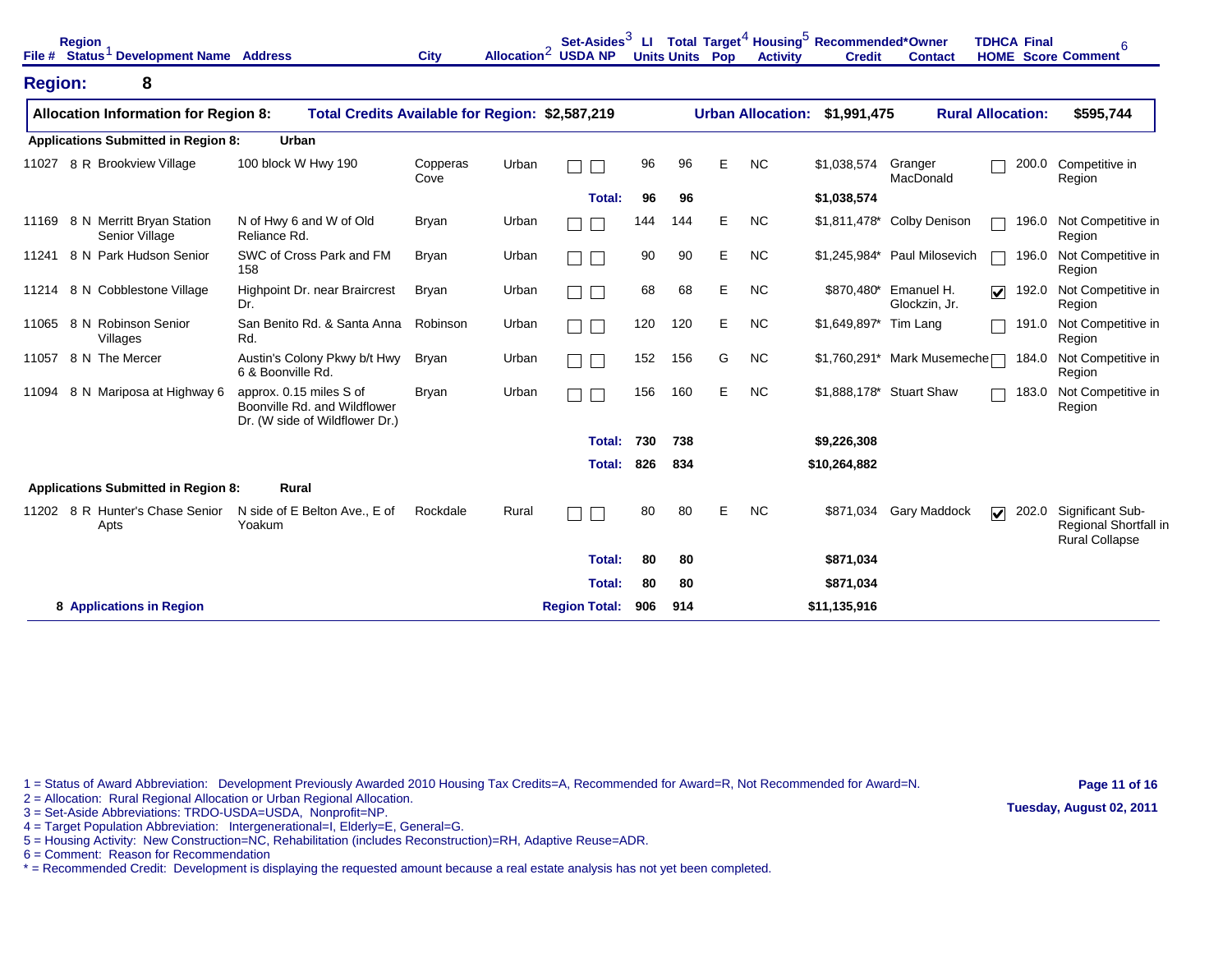| File #         | <b>Region</b><br>Status <sup>1</sup> Development Name Address |                                                     | <b>City</b>                                     |       | Set-Asides <sup>3</sup><br>Allocation <sup>2</sup> USDA NP | LL. | <b>Units Units Pop</b> |   | <b>Activity</b>          | Total Target <sup>4</sup> Housing <sup>5</sup> Recommended*Owner<br><b>Credit</b> | <b>Contact</b>            | <b>TDHCA Final</b><br><b>HOME</b> Score Comment | 6                                                                  |
|----------------|---------------------------------------------------------------|-----------------------------------------------------|-------------------------------------------------|-------|------------------------------------------------------------|-----|------------------------|---|--------------------------|-----------------------------------------------------------------------------------|---------------------------|-------------------------------------------------|--------------------------------------------------------------------|
| <b>Region:</b> | 9                                                             |                                                     |                                                 |       |                                                            |     |                        |   |                          |                                                                                   |                           |                                                 |                                                                    |
|                | <b>Allocation Information for Region 9:</b>                   |                                                     | Total Credits Available for Region: \$3,622,744 |       |                                                            |     |                        |   | <b>Urban Allocation:</b> | \$2,966,715                                                                       |                           | <b>Rural Allocation:</b>                        | \$656,029                                                          |
|                | <b>Applications Submitted in Region 9:</b>                    | Urban                                               |                                                 |       |                                                            |     |                        |   |                          |                                                                                   |                           |                                                 |                                                                    |
| 11006          | 9 A The Terrace at Haven<br>for Hope                          | N. San Marcos & Perez St.                           | San Antonio                                     | Urban | $\overline{\mathbf{v}}$                                    | 140 | 140                    | G | <b>NC</b>                | \$1,638,351                                                                       | Meghan Garza-<br>Oswald   | 300.0                                           | Forward<br>Commitment of<br>2011 Credits Made<br>in 2010           |
|                |                                                               |                                                     |                                                 |       | Total:                                                     | 140 | 140                    |   |                          | \$1,638,351                                                                       |                           |                                                 |                                                                    |
| 11090          | 9 N Sutton Oaks II                                            | approx. 750 Runnels Ave.                            | San Antonio                                     | Urban |                                                            | 162 | 208                    | G | <b>NC</b>                | \$2,000,000*                                                                      | Lourdes Castro<br>Ramirez | 206.0                                           | Not Competitive in<br>Region                                       |
| 11156          | 9 N Montabella Senior                                         | NWC of Lakeview Dr. &<br>Foster Rd.                 | San Antonio                                     | Urban | $\boxed{\blacktriangledown}$                               | 90  | 90                     | E | <b>NC</b>                | \$1,145,528*                                                                      | Susan R.<br>Sheeran       | 203.0                                           | Not Competitive in<br>Region                                       |
|                |                                                               |                                                     |                                                 |       | Total:                                                     | 252 | 298                    |   |                          | \$3,145,528                                                                       |                           |                                                 |                                                                    |
|                |                                                               |                                                     |                                                 |       | Total:                                                     | 392 | 438                    |   |                          | \$4,783,879                                                                       |                           |                                                 |                                                                    |
|                | <b>Applications Submitted in Region 9:</b>                    | Rural                                               |                                                 |       |                                                            |     |                        |   |                          |                                                                                   |                           |                                                 |                                                                    |
|                | 11112 9 R Artisan at Dilley                                   | 400 Anne St.                                        | Dilley                                          | Rural |                                                            | 46  | 46                     | G | AC/RH/RC                 | \$690,483                                                                         | Sandra McGowan            | 207.0                                           | Significant Sub-<br>Regional Shortfall in<br><b>Rural Collapse</b> |
|                |                                                               |                                                     |                                                 |       | Total:                                                     | 46  | 46                     |   |                          | \$690,483                                                                         |                           |                                                 |                                                                    |
| 11073          | 9 N Cypress Run                                               | Kitty Hawk Rd. across from<br><b>Wagon Crossing</b> | Universal City                                  | Rural |                                                            | 80  | 80                     | G | <b>NC</b>                | \$1,070,658                                                                       | Craig H. Lintner          | 206.0                                           | Not Competitive in<br>Region                                       |
| 11026          | 9 N Walnut Springs                                            | 1300 E Walnut St.                                   | Seguin                                          | Rural |                                                            | 80  | 80                     | Е | <b>NC</b>                | \$902,870*                                                                        | Granger<br>MacDonald      | $\overline{\mathbf{v}}$<br>201.0                | Not Competitive in<br>Region                                       |
|                |                                                               |                                                     |                                                 |       | Total:                                                     | 160 | 160                    |   |                          | \$1,973,528                                                                       |                           |                                                 |                                                                    |
|                |                                                               |                                                     |                                                 |       | Total:                                                     | 206 | 206                    |   |                          | \$2,664,011                                                                       |                           |                                                 |                                                                    |
|                | <b>6 Applications in Region</b>                               |                                                     |                                                 |       | <b>Region Total:</b>                                       | 598 | 644                    |   |                          | \$7,447,890                                                                       |                           |                                                 |                                                                    |

2 = Allocation: Rural Regional Allocation or Urban Regional Allocation.

3 = Set-Aside Abbreviations: TRDO-USDA=USDA, Nonprofit=NP.

4 = Target Population Abbreviation: Intergenerational=I, Elderly=E, General=G.

5 = Housing Activity: New Construction=NC, Rehabilitation (includes Reconstruction)=RH, Adaptive Reuse=ADR.

6 = Comment: Reason for Recommendation

\* = Recommended Credit: Development is displaying the requested amount because a real estate analysis has not yet been completed.

**Page 12 of 16 Tuesday, August 02, 2011**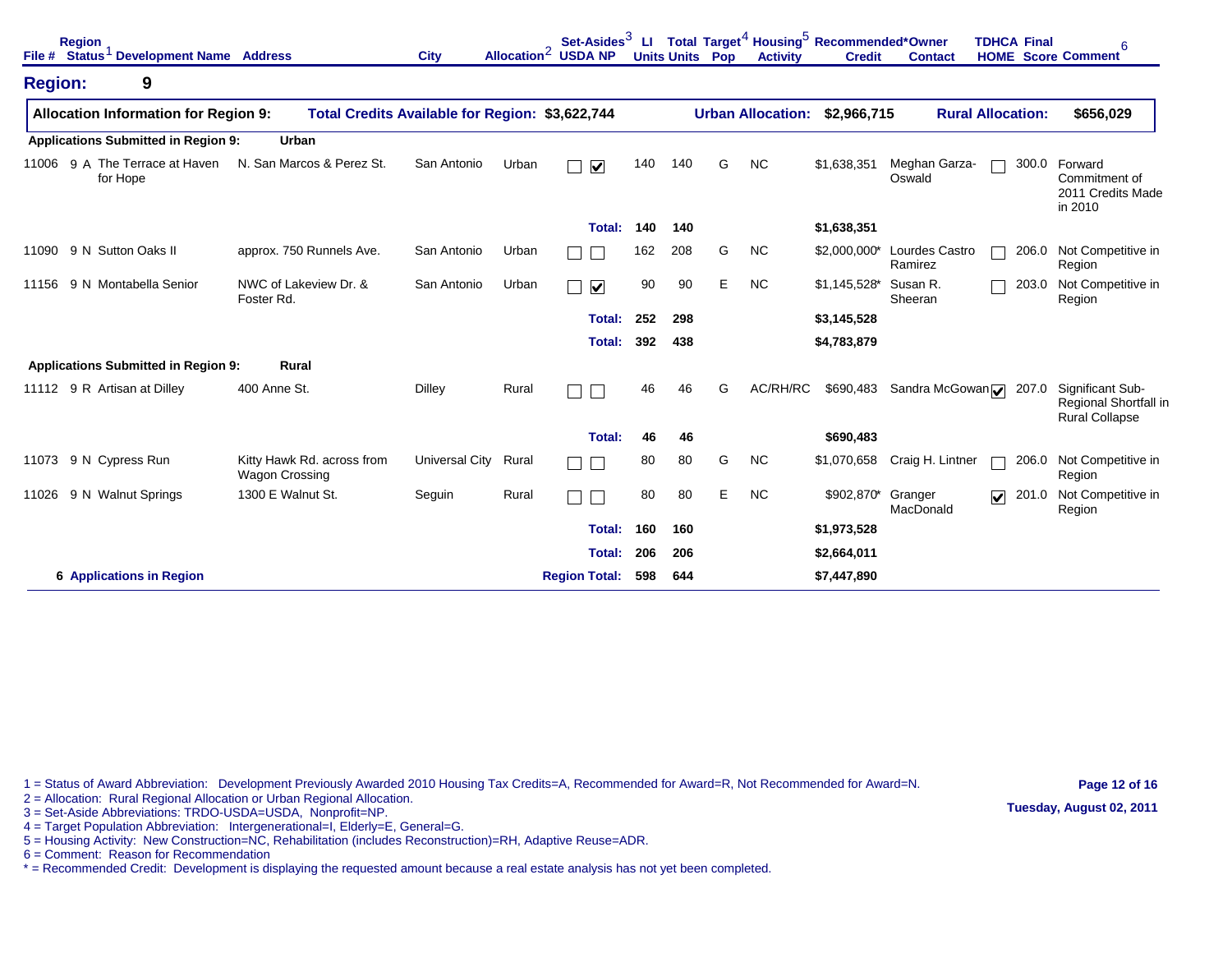| <b>Region</b>              | File # Status <sup>1</sup> Development Name Address |                                                     | <b>City</b>          |       | Set-Asides $^3$<br>Allocation <sup>2</sup> USDA NP |     |           | <b>Units Units Pop</b> | <b>Activity</b>          | LI Total Target <sup>4</sup> Housing <sup>5</sup> Recommended*Owner<br><b>Credit</b> | <b>Contact</b>                          | <b>TDHCA Final</b><br><b>HOME</b> Score Comment | 6                            |
|----------------------------|-----------------------------------------------------|-----------------------------------------------------|----------------------|-------|----------------------------------------------------|-----|-----------|------------------------|--------------------------|--------------------------------------------------------------------------------------|-----------------------------------------|-------------------------------------------------|------------------------------|
| <b>Region:</b>             | 10                                                  |                                                     |                      |       |                                                    |     |           |                        |                          |                                                                                      |                                         |                                                 |                              |
|                            | <b>Allocation Information for Region 10:</b>        | Total Credits Available for Region: \$1,969,583     |                      |       |                                                    |     |           |                        | <b>Urban Allocation:</b> | \$1,202,967                                                                          |                                         | <b>Rural Allocation:</b>                        | \$766,616                    |
|                            | <b>Applications Submitted in Region 10:</b>         | Urban                                               |                      |       |                                                    |     |           |                        |                          |                                                                                      |                                         |                                                 |                              |
|                            | 11115 10 R Castle Manor Apts                        | 655 Castle Park Dr.                                 | Corpus Christi Urban |       |                                                    | 62  | 62        | G                      | AC/RH                    | \$655,519*                                                                           | Paul Patierno                           | 215.0                                           | Competitive in<br>Region     |
|                            |                                                     |                                                     |                      |       | <b>Total:</b>                                      | 62  | 62        |                        |                          | \$655,519                                                                            |                                         |                                                 |                              |
|                            | 11227 10 N Dolphin's Landing Apts                   | 6402 Weber Rd.                                      | Corpus Christi Urban |       |                                                    | 218 | 218       | G                      | AC/RH                    | \$2,000,000                                                                          | Michael Nguyen                          | 213.0                                           | Not Competitive in<br>Region |
|                            | 11166 10 N The Palms at Leopard                     | Palm Ave. b/t Lipan St. &<br>Leopard St.            | Corpus Christi Urban |       |                                                    | 120 | 120       | G                      | <b>NC</b>                | $$1,653,271*$                                                                        | M. Steven<br>Henderson                  | 211.0                                           | Not Competitive in<br>Region |
| 11045 10 N Lexington Vista |                                                     | NWC of Downing St.                                  | Corpus Christi Urban |       |                                                    | 100 | 100       | E                      | <b>NC</b>                | \$1,365,970*                                                                         | Mark Lechner                            | 209.0                                           | Not Competitive in<br>Region |
| 11050 10 N Palm Gardens    |                                                     | NEC of Sandra Ln.                                   | Corpus Christi Urban |       |                                                    | 156 | 156       | G                      | <b>NC</b>                | \$1,996,605*                                                                         | Mark Lechner                            | 209.0                                           | Not Competitive in<br>Region |
|                            | 11079 10 N Lexington Landing                        | 1455 Southgate Dr.                                  | Corpus Christi Urban |       | $\overline{\mathbf{v}}$                            | 156 | 156       | G                      |                          |                                                                                      | AC/RH/RC \$2,000,000* Richard J. Franco | 209.0                                           | Not Competitive in<br>Region |
| 11025 10 N Seaside Manor   |                                                     | SWC of FM 1069 and Gallion<br>St.                   | Ingleside            | Urban |                                                    | 100 | 100       | E                      | <b>NC</b>                | $$1,097,081*$                                                                        | Justin MacDonald <b>√</b>               | 197.0                                           | Not Competitive in<br>Region |
|                            | 11168 10 N The Trails at Nodding<br>Pines           | SW corner of Holly Road and<br><b>Nodding Pines</b> | Corpus Christi Urban |       |                                                    | 84  | 88        | G                      | <b>NC</b>                |                                                                                      | \$1,100,000* Janine Sisak               | 188.0                                           | Not Competitive in<br>Region |
|                            |                                                     |                                                     |                      |       | Total:                                             | 934 | 938       |                        |                          | \$11,212,927                                                                         |                                         |                                                 |                              |
|                            |                                                     |                                                     |                      |       | Total:                                             |     | 996 1,000 |                        |                          | \$11,868,446                                                                         |                                         |                                                 |                              |
|                            | <b>Applications Submitted in Region 10:</b>         | <b>Rural</b>                                        |                      |       |                                                    |     |           |                        |                          |                                                                                      |                                         |                                                 |                              |
|                            | 11208 10 R Amber Stone Apts                         | 208 & 210 E Crockett St.                            | <b>Beeville</b>      | Rural |                                                    | 54  | 54        | G                      | AC/RH/RC                 | \$682,682                                                                            | Adrian Iglesias                         | 214.0<br>☑                                      | Competitive in<br>Region     |
|                            |                                                     |                                                     |                      |       | <b>Total:</b>                                      | 54  | 54        |                        |                          | \$682,682                                                                            |                                         |                                                 |                              |
| 11058 10 N Connell Villa   |                                                     | 1605 E Santa Gertrudis                              | Kingsville           | Rural |                                                    | 36  | 36        | G                      | AC/RH/RC                 |                                                                                      | \$618,132* Cory Hinojosa                | 208.0<br>$\overline{\mathbf{v}}$                | Not Competitive in<br>Region |
|                            | 11021 10 N Candlestick Village                      | 3901 Hwy 35 N                                       | Fulton               | Rural |                                                    | 80  | 80        | E.                     | <b>NC</b>                |                                                                                      | $$1,048,780*$ Charles Holcomb $\Box$    | 198.0                                           | Not Competitive in<br>Region |
|                            |                                                     |                                                     |                      |       | <b>Total:</b>                                      | 116 | 116       |                        |                          | \$1,666,912                                                                          |                                         |                                                 |                              |
|                            |                                                     |                                                     |                      |       | Total:                                             | 170 | 170       |                        |                          | \$2,349,594                                                                          |                                         |                                                 |                              |
|                            | 11 Applications in Region                           |                                                     |                      |       | Region Total: 1,166 1,170                          |     |           |                        |                          | \$14,218,040                                                                         |                                         |                                                 |                              |

2 = Allocation: Rural Regional Allocation or Urban Regional Allocation.

3 = Set-Aside Abbreviations: TRDO-USDA=USDA, Nonprofit=NP.

4 = Target Population Abbreviation: Intergenerational=I, Elderly=E, General=G.

5 = Housing Activity: New Construction=NC, Rehabilitation (includes Reconstruction)=RH, Adaptive Reuse=ADR.

6 = Comment: Reason for Recommendation

\* = Recommended Credit: Development is displaying the requested amount because a real estate analysis has not yet been completed.

**Page 13 of 16 Tuesday, August 02, 2011**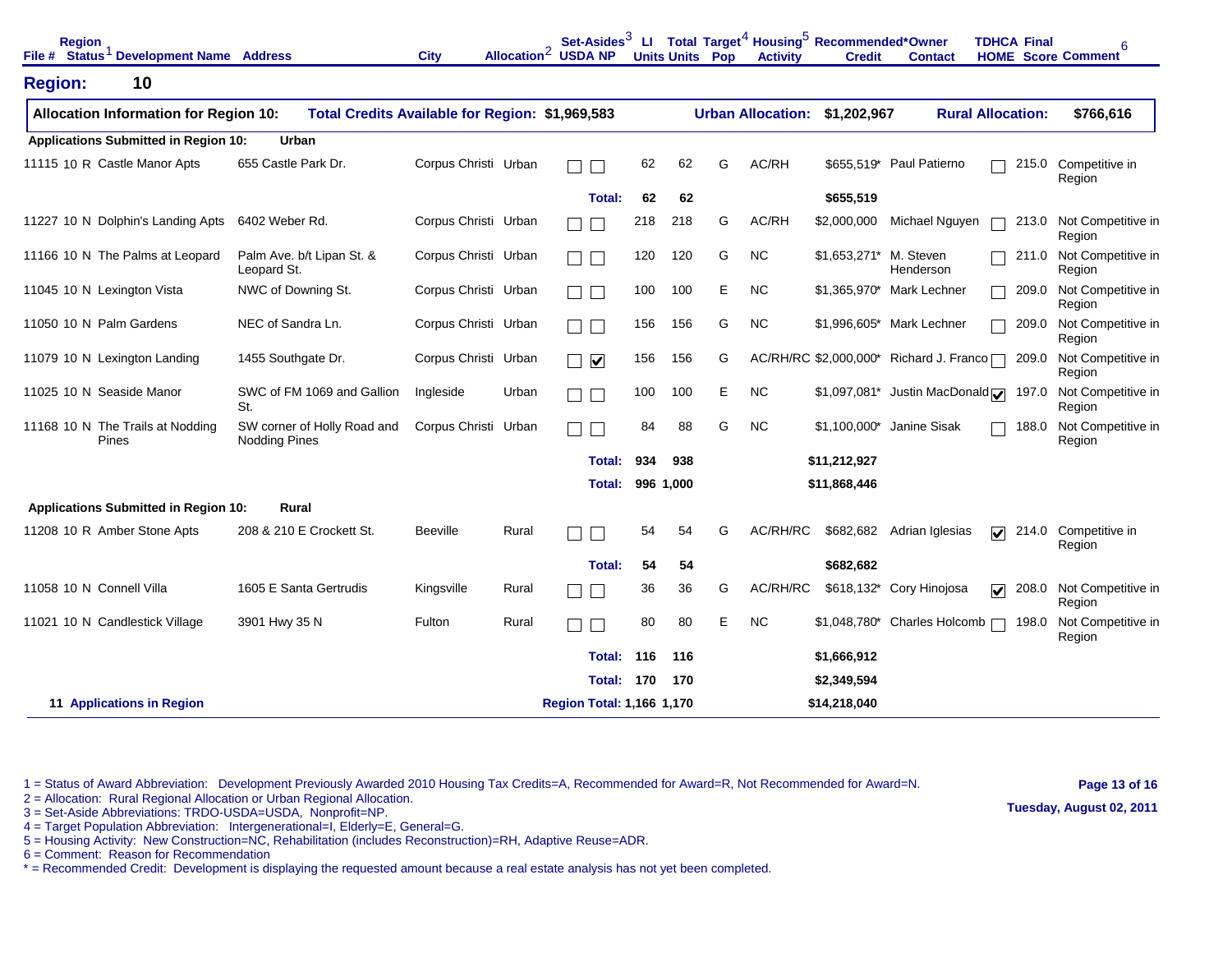| <b>Region</b>           | File # Status <sup>1</sup> Development Name Address |                                                                                                                                                    | <b>City</b>        | Allocation <sup>2</sup> USDA NP |                                   |     |     | <b>Units Units Pop</b> | <b>Activity</b> | Set-Asides <sup>3</sup> Ll Total Target <sup>4</sup> Housing <sup>5</sup> Recommended*Owner<br><b>Credit</b> | <b>Contact</b>                              | <b>TDHCA Final</b><br><b>HOME</b> Score Comment | 6                                                              |
|-------------------------|-----------------------------------------------------|----------------------------------------------------------------------------------------------------------------------------------------------------|--------------------|---------------------------------|-----------------------------------|-----|-----|------------------------|-----------------|--------------------------------------------------------------------------------------------------------------|---------------------------------------------|-------------------------------------------------|----------------------------------------------------------------|
| <b>Region:</b>          | 11                                                  |                                                                                                                                                    |                    |                                 |                                   |     |     |                        |                 |                                                                                                              |                                             |                                                 |                                                                |
|                         | <b>Allocation Information for Region 11:</b>        | Total Credits Available for Region: \$4,114,753                                                                                                    |                    |                                 |                                   |     |     |                        |                 | Urban Allocation: \$2,655,037                                                                                |                                             | <b>Rural Allocation:</b>                        | \$1,459,716                                                    |
|                         | <b>Applications Submitted in Region 11:</b>         | Urban                                                                                                                                              |                    |                                 |                                   |     |     |                        |                 |                                                                                                              |                                             |                                                 |                                                                |
|                         | 11008 11 A Champion Homes at<br>Canyon Creek        | 1700 N. Minnesota Ave.                                                                                                                             | <b>Brownsville</b> | Urban                           |                                   | 100 | 100 | G                      | <b>NC</b>       |                                                                                                              | \$1,348,738 Saleem Jafar                    |                                                 | 300.0 Forward<br>Commitment of<br>2011 Credits Made<br>in 2010 |
|                         |                                                     |                                                                                                                                                    |                    |                                 | Total:                            | 100 | 100 |                        |                 | \$1,348,738                                                                                                  |                                             |                                                 |                                                                |
|                         | 11059 11 N Colonia Guadalupe                        | 2000 San Francisco Ave.                                                                                                                            | Laredo             | Urban                           |                                   | 144 | 144 | G                      |                 | AC/RH/RC \$1,710,260                                                                                         | Laura Llanes                                | 214.0                                           | Not Competitive in<br>Region                                   |
|                         | 11232 11 N River Valley Apts                        | 702 S. M St.                                                                                                                                       | Harlingen          | Urban                           | $\Box$ $\triangledown$            | 104 | 104 | G                      |                 |                                                                                                              | AC/RH/RC \$1,132,577* Rick J. Deyoe         | 214.0                                           | Not Competitive in<br>Region                                   |
|                         | 11031 11 N La Hacienda Apts.                        | 3567 W. Business 83                                                                                                                                | Harlingen          | Urban                           | $\overline{\mathbf{v}}$<br>$\Box$ | 55  | 56  | G                      | AC/RH/RC        |                                                                                                              | \$783,316* Nick Mitchell-<br><b>Bennett</b> | 214.0<br>$\overline{\mathbf{v}}$                | Not Competitive in<br>Region                                   |
| 11043 11 N La Serena    |                                                     | 10 acres SWC Hwy 83 and<br>Tamm Ln.                                                                                                                | Harlingen          | Urban                           |                                   | 156 | 156 | G                      | <b>NC</b>       | \$2,000,000*                                                                                                 | <b>Scott Brian</b>                          | 212.0                                           | Not Competitive in<br>Region                                   |
| 11048 11 N La Privada   |                                                     | 10+/- acres off Chapin Rd.<br><b>SEC</b>                                                                                                           | Edinburg           | Urban                           | TI F                              | 156 | 156 | G                      | <b>NC</b>       | \$2,000,000* Scott Brian                                                                                     |                                             | 209.0                                           | Not Competitive in<br>Region                                   |
|                         | 11157 11 N Andalusia Pointe                         | approx. 2200 SE of Hwy 77 &<br>County Rd. 508                                                                                                      | Combes             | Urban                           | ┓                                 | 104 | 104 | G                      | <b>NC</b>       | $$1,455,633$ *                                                                                               | Jared Hockema                               | 204.0                                           | Not Competitive in<br>Region                                   |
|                         | 11102 11 N Christie's Cove                          | Ramsey Rd. and Lafayette<br>Ave.                                                                                                                   | Harlingen          | Urban                           |                                   | 125 | 125 | G                      | <b>NC</b>       | \$1,961,722*                                                                                                 | Ana Silveria<br>Sierra                      | 191.0                                           | Not Competitive in<br>Region                                   |
|                         | 11036 11 N Hidalgo Sr. Apts.                        | 8.75 acres of the SWC of 2.5<br>Mile Rd. and 8 Mile Rd.                                                                                            | Weslaco            | Urban                           |                                   | 120 | 120 | E                      | <b>NC</b>       |                                                                                                              | \$1,414,753* Kimberly Keener                | 180.0                                           | Not Competitive in<br>Region                                   |
|                         |                                                     |                                                                                                                                                    |                    |                                 | Total:                            | 964 | 965 |                        |                 | \$12,458,261                                                                                                 |                                             |                                                 |                                                                |
|                         |                                                     |                                                                                                                                                    |                    |                                 | Total: 1,064 1,065                |     |     |                        |                 | \$13,806,999                                                                                                 |                                             |                                                 |                                                                |
|                         | <b>Applications Submitted in Region 11:</b>         | Rural                                                                                                                                              |                    |                                 |                                   |     |     |                        |                 |                                                                                                              |                                             |                                                 |                                                                |
|                         | 11009 11 A Sunflower Estates                        | 404 Lion's Villa Ave.                                                                                                                              | La Feria           | Rural                           | $\blacktriangledown$              | 77  | 80  | G                      | <b>NC</b>       |                                                                                                              | \$1,010,136 Sunny K. Philip                 | $\overline{\mathbf{v}}$                         | 300.0 Forward<br>Commitment of<br>2011 Credits Made<br>in 2010 |
|                         |                                                     |                                                                                                                                                    |                    |                                 | Total:                            | 77  | 80  |                        |                 | \$1,010,136                                                                                                  |                                             |                                                 |                                                                |
| 11105 11 N Aster Villas |                                                     | 2800 block of Veterans Blvd.                                                                                                                       | Del Rio            | Rural                           |                                   | 80  | 80  | G                      | <b>NC</b>       | \$1,034,797*                                                                                                 | <b>Clifton Phillips</b>                     | 198.0                                           | Not Competitive in<br>Region                                   |
|                         |                                                     |                                                                                                                                                    |                    |                                 | <b>Total:</b>                     | 80  | 80  |                        |                 | \$1,034,797                                                                                                  |                                             |                                                 |                                                                |
|                         |                                                     |                                                                                                                                                    |                    |                                 | <b>Total: 157</b>                 |     | 160 |                        |                 | \$2,044,933                                                                                                  |                                             |                                                 |                                                                |
|                         | 11 Applications in Region                           |                                                                                                                                                    |                    |                                 | <b>Region Total: 1,221 1,225</b>  |     |     |                        |                 | \$15,851,932                                                                                                 |                                             |                                                 |                                                                |
|                         |                                                     | 1 = Status of Award Abbreviation: Development Previously Awarded 2010 Housing Tax Credits=A, Recommended for Award=R, Not Recommended for Award=N. |                    |                                 |                                   |     |     |                        |                 |                                                                                                              |                                             |                                                 | Page 14 of 16                                                  |

2 = Allocation: Rural Regional Allocation or Urban Regional Allocation.

3 = Set-Aside Abbreviations: TRDO-USDA=USDA, Nonprofit=NP.

4 = Target Population Abbreviation: Intergenerational=I, Elderly=E, General=G.

5 = Housing Activity: New Construction=NC, Rehabilitation (includes Reconstruction)=RH, Adaptive Reuse=ADR.

6 = Comment: Reason for Recommendation

\* = Recommended Credit: Development is displaying the requested amount because a real estate analysis has not yet been completed.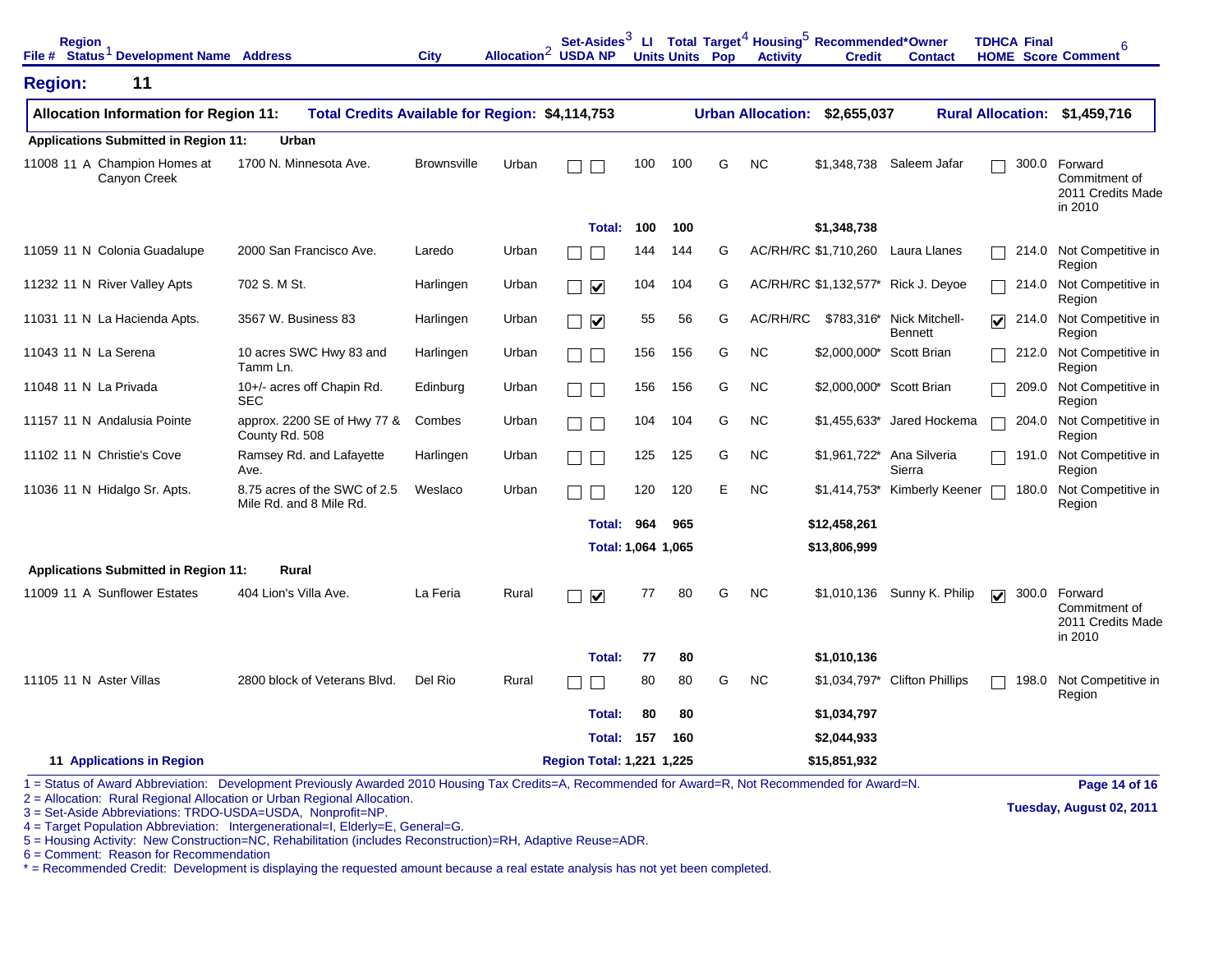| <b>Region</b>         | File # Status <sup>1</sup> Development Name Address |                                                         | <b>City</b>       | Allocation <sup>2</sup> USDA NP | Set-Asides $3$               | LL. | <b>Units Units Pop</b> |   | <b>Activity</b>          | Total Target <sup>4</sup> Housing <sup>5</sup> Recommended*Owner<br><b>Credit</b> | <b>Contact</b>                | <b>TDHCA Final</b><br><b>HOME</b> Score Comment | 6                                                                  |
|-----------------------|-----------------------------------------------------|---------------------------------------------------------|-------------------|---------------------------------|------------------------------|-----|------------------------|---|--------------------------|-----------------------------------------------------------------------------------|-------------------------------|-------------------------------------------------|--------------------------------------------------------------------|
| <b>Region:</b>        | 12                                                  |                                                         |                   |                                 |                              |     |                        |   |                          |                                                                                   |                               |                                                 |                                                                    |
|                       | <b>Allocation Information for Region 12:</b>        | Total Credits Available for Region: \$1,619,625         |                   |                                 |                              |     |                        |   | <b>Urban Allocation:</b> | \$1,054,563                                                                       |                               | <b>Rural Allocation:</b>                        | \$565,061                                                          |
|                       | <b>Applications Submitted in Region 12:</b>         | <b>Urban</b>                                            |                   |                                 |                              |     |                        |   |                          |                                                                                   |                               |                                                 |                                                                    |
|                       | 11165 12 R Playa Del Pueblo                         | Approx 400 linear feet East of<br>S Terrell St. & IH-20 | Midland           | Urban                           | $\overline{\mathbf{v}}$<br>Г | 96  | 96                     | G | <b>NC</b>                | \$1,315,954                                                                       | David Diaz                    | 203.0                                           | Significant Sub-<br>Regional Shortfall in<br><b>State Collapse</b> |
|                       |                                                     |                                                         |                   |                                 | Total:                       | 96  | 96                     |   |                          | \$1,315,954                                                                       |                               |                                                 |                                                                    |
|                       | 11151 12 N Sage Brush Apts                          | Tradewinds Blvd. N of IH-20<br><b>Business</b>          | Midland           | Urban                           | Г<br>Г                       | 77  | 78                     | Е | <b>NC</b>                | \$942,786*                                                                        | Vaughn C.<br>Zimmerman        | 202.0                                           | Not Competitive in<br>Region                                       |
|                       | 11237 12 N Summer Crest Senior<br>Development       | N side of Summer Crest Dr<br>W of FM 2288               | San Angelo        | Urban                           | $\Box$<br>$\mathbf{L}$       | 90  | 90                     | E | <b>NC</b>                | $$1,180,971*$                                                                     | Chuck<br>Hammonds             |                                                 | 183.0 Not Competitive in<br>Region                                 |
|                       | 11226 12 N Clear Springs                            | 7700 E Bankhead Hwy                                     | Odessa            | Urban                           | $\overline{\mathbf{v}}$<br>Г | 140 | 140                    | Е | <b>NC</b>                |                                                                                   | \$1,753,480* Maribel Estrella | 182.0                                           | Not Competitive in<br>Region                                       |
|                       | 11261 12 N North Angelo Housing<br>Estates          | various scattered sites                                 | San Angelo        | Urban                           | $\overline{\mathbf{v}}$<br>Г | 36  | 36                     | G | <b>NC</b>                | \$494,376*                                                                        | <b>Terry Shaner</b>           | 181.0                                           | Not Competitive in<br>Region                                       |
|                       |                                                     |                                                         |                   |                                 | <b>Total:</b>                | 343 | 344                    |   |                          | \$4,371,613                                                                       |                               |                                                 |                                                                    |
|                       |                                                     |                                                         |                   |                                 | Total:                       | 439 | 440                    |   |                          | \$5,687,567                                                                       |                               |                                                 |                                                                    |
|                       | <b>Applications Submitted in Region 12:</b>         | <b>Rural</b>                                            |                   |                                 |                              |     |                        |   |                          |                                                                                   |                               |                                                 |                                                                    |
|                       | 11197 12 R Park Village Apts                        | 1905 Wasson Rd.                                         | <b>Big Spring</b> | Rural                           | Г                            | 76  | 76                     | G | AC/RH                    | \$645,907                                                                         | Daniel F. O'Dea               | 204.0                                           | Significant Sub-<br>Regional Shortfall in<br><b>Rural Collapse</b> |
|                       |                                                     |                                                         |                   |                                 | Total:                       | 76  | 76                     |   |                          | \$645,907                                                                         |                               |                                                 |                                                                    |
| 11181 12 N Dunes Apts |                                                     | SE Ave. G at SE 3rd St.                                 | Seminole          | Rural                           | Г                            | 59  | 60                     | G | <b>NC</b>                | \$661,313                                                                         | Kelly Holden                  | 165.0                                           | Not Competitive in<br>Region                                       |
|                       |                                                     |                                                         |                   |                                 | Total:                       | 59  | 60                     |   |                          | \$661,313                                                                         |                               |                                                 |                                                                    |
|                       |                                                     |                                                         |                   |                                 | <b>Total:</b>                | 135 | 136                    |   |                          | \$1,307,220                                                                       |                               |                                                 |                                                                    |
|                       | <b>7 Applications in Region</b>                     |                                                         |                   |                                 | <b>Region Total:</b>         | 574 | 576                    |   |                          | \$6,994,787                                                                       |                               |                                                 |                                                                    |

1 = Status of Award Abbreviation: Development Previously Awarded 2010 Housing Tax Credits=A, Recommended for Award=R, Not Recommended for Award=N. 2 = Allocation: Rural Regional Allocation or Urban Regional Allocation.

**Page 15 of 16 Tuesday, August 02, 2011**

3 = Set-Aside Abbreviations: TRDO-USDA=USDA, Nonprofit=NP.

4 = Target Population Abbreviation: Intergenerational=I, Elderly=E, General=G.

5 = Housing Activity: New Construction=NC, Rehabilitation (includes Reconstruction)=RH, Adaptive Reuse=ADR.

6 = Comment: Reason for Recommendation

\* = Recommended Credit: Development is displaying the requested amount because a real estate analysis has not yet been completed.